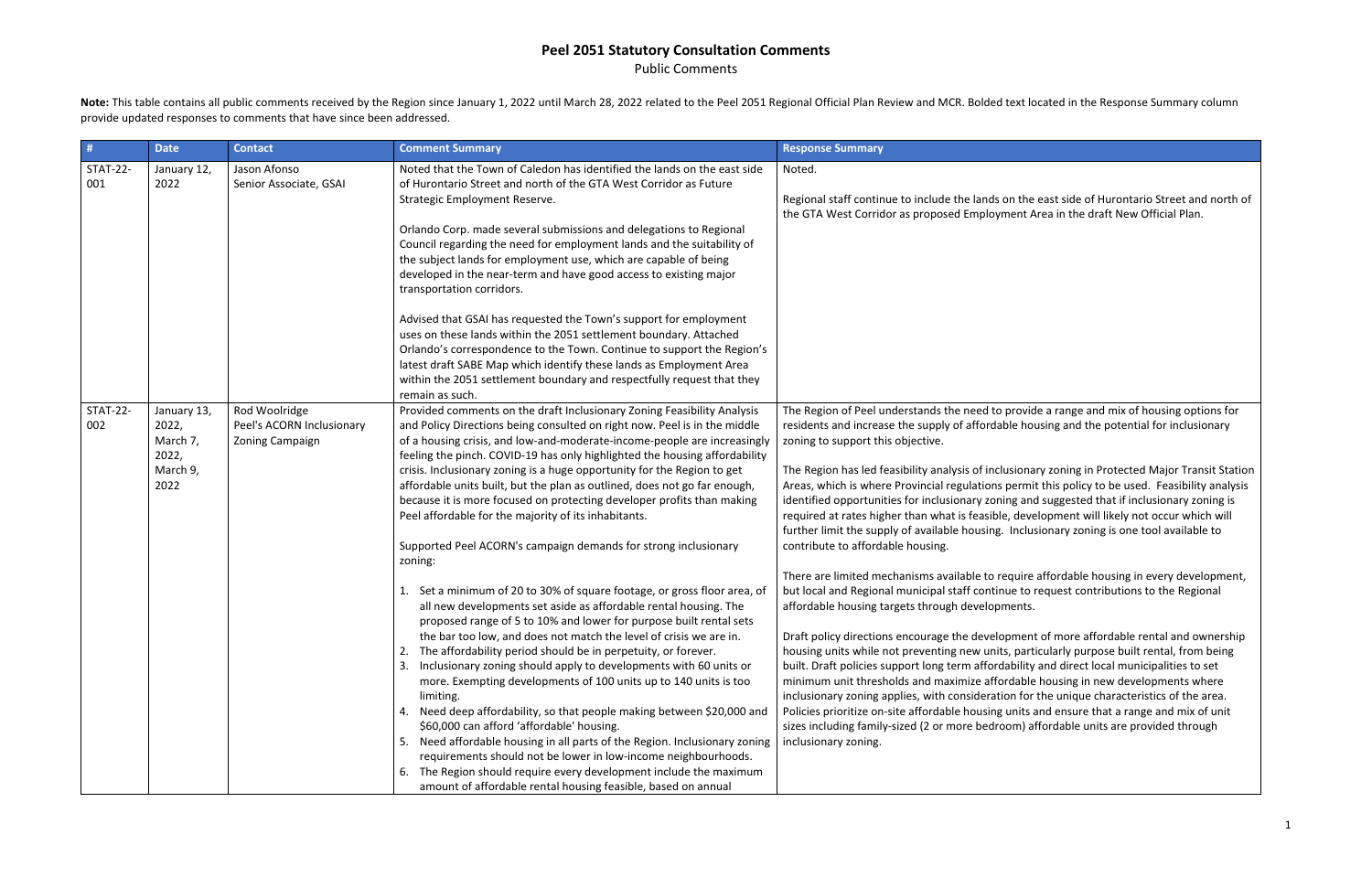Public Comments

| #                      | <b>Date</b>         | <b>Contact</b>                                                      | <b>Comment Summary</b>                                                                                                                                                                                                                                                                                                                                                                                                                                                                                                                                                                                                                                                                                                                                                                                                                                                                                                                                                                                   | <b>Response Summary</b>                                                                                                                                                                                                            |
|------------------------|---------------------|---------------------------------------------------------------------|----------------------------------------------------------------------------------------------------------------------------------------------------------------------------------------------------------------------------------------------------------------------------------------------------------------------------------------------------------------------------------------------------------------------------------------------------------------------------------------------------------------------------------------------------------------------------------------------------------------------------------------------------------------------------------------------------------------------------------------------------------------------------------------------------------------------------------------------------------------------------------------------------------------------------------------------------------------------------------------------------------|------------------------------------------------------------------------------------------------------------------------------------------------------------------------------------------------------------------------------------|
|                        |                     |                                                                     | feasibility studies identifying the highest amount possible in every<br>area.                                                                                                                                                                                                                                                                                                                                                                                                                                                                                                                                                                                                                                                                                                                                                                                                                                                                                                                            |                                                                                                                                                                                                                                    |
| <b>STAT-22-</b><br>003 | January 14,<br>2022 | Ferdinant Avdyllari<br>Peel's ACORN Inclusionary<br>Zoning Campaign | Provided comments on the draft Inclusionary Zoning Feasibility Analysis<br>and Policy Directions being consulted on right now. Peel is in the middle<br>of a housing crisis, and low-and-moderate-income-people are increasingly<br>feeling the pinch. COVID-19 has only highlighted the housing affordability<br>crisis. Inclusionary zoning is a huge opportunity for the Region to get<br>affordable units built, but the plan as outlined, does not go far enough,<br>because it is more focused on protecting developer profits than making<br>Peel affordable for the majority of its inhabitants.                                                                                                                                                                                                                                                                                                                                                                                                 | See response to comment STAT-22-002.                                                                                                                                                                                               |
|                        |                     |                                                                     | Supported Peel ACORN's campaign demands for strong inclusionary<br>zoning:                                                                                                                                                                                                                                                                                                                                                                                                                                                                                                                                                                                                                                                                                                                                                                                                                                                                                                                               |                                                                                                                                                                                                                                    |
|                        |                     |                                                                     | Set a minimum of 20 to 30% of square footage, or gross floor area, of<br>all new developments set aside as affordable rental housing. The<br>proposed range of 5 to 10% and lower for purpose built rental sets<br>the bar too low, and does not match the level of crisis we are in.<br>The affordability period should be in perpetuity, or forever.<br>Inclusionary zoning should apply to developments with 60 units or<br>more. Exempting developments of 100 units up to 140 units is too<br>limiting.<br>Need deep affordability, so that people making between \$20,000 and<br>\$60,000 can afford 'affordable' housing.<br>Need affordable housing in all parts of the Region. Inclusionary zoning<br>requirements should not be lower in low-income neighbourhoods.<br>The Region should require every development include the maximum<br>6.<br>amount of affordable rental housing feasible, based on annual<br>feasibility studies identifying the highest amount possible in every<br>area. |                                                                                                                                                                                                                                    |
| <b>STAT-22-</b><br>004 | January 20,<br>2022 | Jason Afonso<br>Senior Associate, GSAI                              | Provided comments on the draft SABE on behalf of Orlando Corp.<br>Reiterated the need and appropriateness for employment land along<br>both sides of the Hurontario Street corridor north of the Highway 413<br>corridor within the 2051 planning horizon. Provided planning justification<br>as such.<br>GSAI is not supportive of the Town's request to remove the proposed<br>Employment Area from the east side of Hurontario Street, north of the<br>Highway 413 corridor, and replace it with a "Future Strategic Employment<br>Reserve" designation. This request is not consistent with the Region's<br>most recent draft SABE plan and would not allow for the cost-effective<br>servicing and development for employment uses at this location.                                                                                                                                                                                                                                                | See response to comment STAT-22-001.<br>Regional staff are proposing to include an additional 130 hectares of Employment Area<br>beyond the requirements outlined in the Land Needs Assessment as permitted by the Growth<br>Plan. |
|                        |                     |                                                                     | Suggested that the Region consider making use of the flexibility offered<br>by Section 5.2.4.2 of the Growth Plan. This policy provides the Region                                                                                                                                                                                                                                                                                                                                                                                                                                                                                                                                                                                                                                                                                                                                                                                                                                                       |                                                                                                                                                                                                                                    |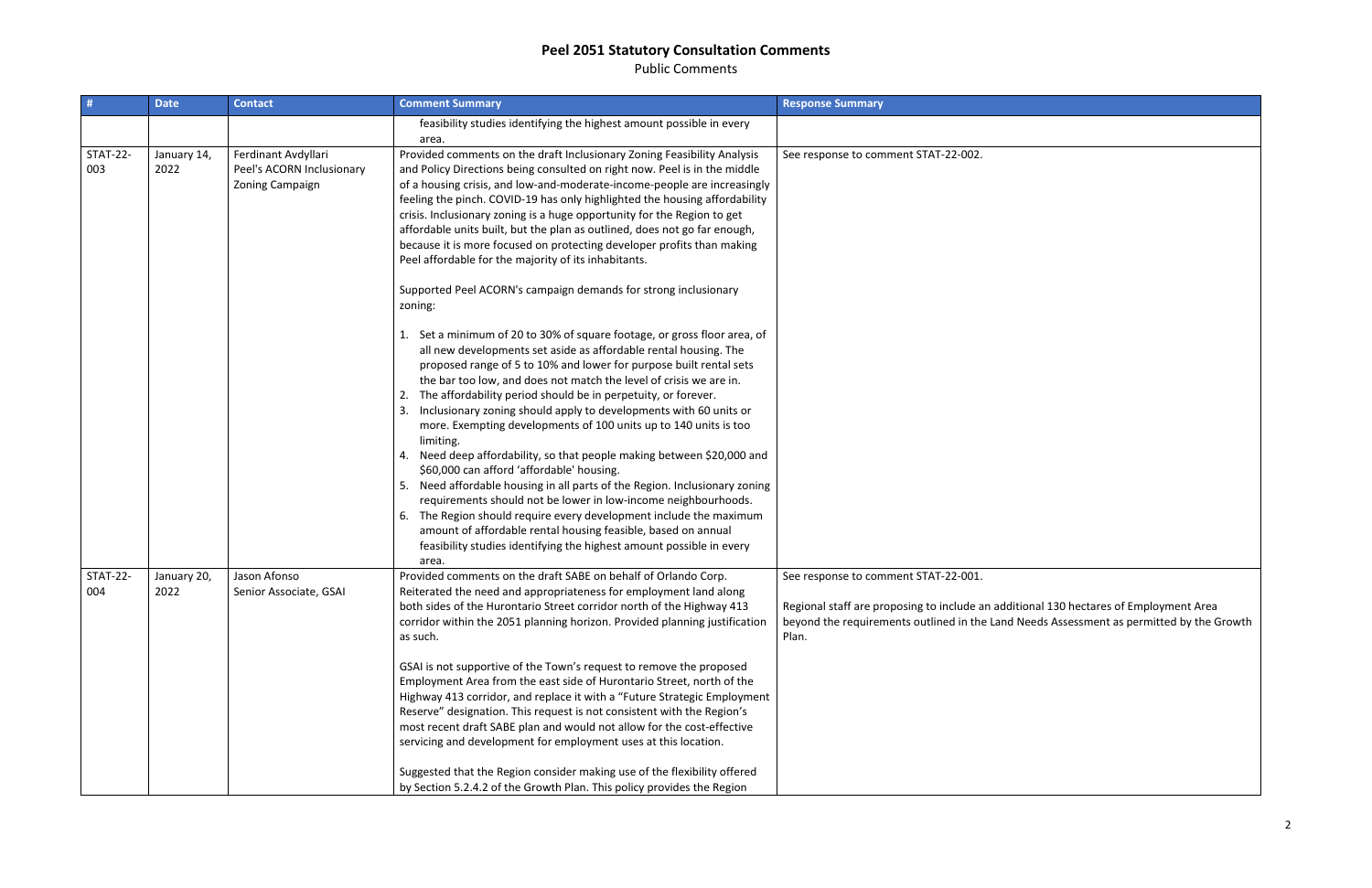Public Comments

| #                      | <b>Date</b>         | <b>Contact</b>                                                       | <b>Comment Summary</b>                                                                                                                                                                                                                                                                                                                                                                                                                                                                                                                                                                                                                                                                                                                                                                                                                                                                                                                                                                                                                                                                                                                                                                                                                                                                                                                                                                                                                                                                                                                                                                                                                                                 | <b>Response Summary</b>                                                                                                                                                                                                                                                                    |
|------------------------|---------------------|----------------------------------------------------------------------|------------------------------------------------------------------------------------------------------------------------------------------------------------------------------------------------------------------------------------------------------------------------------------------------------------------------------------------------------------------------------------------------------------------------------------------------------------------------------------------------------------------------------------------------------------------------------------------------------------------------------------------------------------------------------------------------------------------------------------------------------------------------------------------------------------------------------------------------------------------------------------------------------------------------------------------------------------------------------------------------------------------------------------------------------------------------------------------------------------------------------------------------------------------------------------------------------------------------------------------------------------------------------------------------------------------------------------------------------------------------------------------------------------------------------------------------------------------------------------------------------------------------------------------------------------------------------------------------------------------------------------------------------------------------|--------------------------------------------------------------------------------------------------------------------------------------------------------------------------------------------------------------------------------------------------------------------------------------------|
|                        |                     |                                                                      | with the opportunity to designate additional lands for employment<br>purposes and provides choice of location and configuration to<br>accommodate the various types of uses that can be located on<br>employment lands.                                                                                                                                                                                                                                                                                                                                                                                                                                                                                                                                                                                                                                                                                                                                                                                                                                                                                                                                                                                                                                                                                                                                                                                                                                                                                                                                                                                                                                                |                                                                                                                                                                                                                                                                                            |
| <b>STAT-22-</b><br>005 | January 18,<br>2022 | Nick Dell<br>Harper Dell & Associates Inc.                           | Provided a letter from the property owner to authorize Harper Dell &<br>Associates to submit comments for any necessary planning applications<br>for 12189 & 0 Dixie Road in the Town of Caledon. Also submitted a<br>survey. Requested confirmation that their interpretation of the current<br>SABE mapping contemplates the subject lands for Future Employment.                                                                                                                                                                                                                                                                                                                                                                                                                                                                                                                                                                                                                                                                                                                                                                                                                                                                                                                                                                                                                                                                                                                                                                                                                                                                                                    | Regional staff confirm that the property at 1218<br>the north (0 Dixie Road), north of Mayfield Road<br>Employment Area in the draft new Official Plan.                                                                                                                                    |
| <b>STAT-22-</b><br>006 | January 27,<br>2022 | Jorge Hernandez<br>Architectural Technologist,<br>nArchitecture Inc. | Represents the owner of 2301 Benedet Drive, Mississauga, which is<br>currently zoned Employment Area. Proposes to develop an eight-storey<br>apartment on the subject lands. Submitted a pre-consultation request to<br>discuss this proposal with City of Mississauga staff, who deemed the<br>proposal premature. Requested that the subject lands be converted from<br>employment uses to permit the proposed development, as per the City's<br>recommendation. Attached a Site Plan for the proposed development<br>and the City's letter in response to the pre-consultation request.                                                                                                                                                                                                                                                                                                                                                                                                                                                                                                                                                                                                                                                                                                                                                                                                                                                                                                                                                                                                                                                                             | The site at 2301 Benedet Drive has been review<br>in the Mississauga Official Plan and is not within<br>area (based on the in-effect policy 5.6.2.6 or Pe<br>An employment conversion would not be requir<br>standard development review process would sti<br>permit a change in land use. |
| <b>STAT-22-</b><br>007 | January 17,<br>2022 | <b>Anne Purvis</b>                                                   | The Region is in a position to stop the urban sprawl that is destroying<br>Ontario's natural heritage and the ability of future generations to feed<br>themselves and experience nature. Ontario does not need more<br>warehouses to import food and goods from other parts of the world. We<br>have the means to provide for our growing population right here in this<br>rich and beautiful part of the province. Support Ontario agriculture not<br>aggregate extraction and cement mixing.<br>Please accept this letter protesting the proposal to the Official Plan<br>Amendment to expand the settlement boundary and redesignate the<br>lands from Prime Agricultural Area and Environmental Policy Area to<br>Prestige Industrial, General Industrial and Environmental Policy Area. This<br>is requested by Rice Commercial Group on behalf of Tullamore Industrial<br>GP Limited, for 12245 Torbram Road, Ward 2.<br>We do NOT need more industrial/warehousing land. We need to keep our<br>farmland for the growing of crops and food and retain our natural<br>resources for our own human good and very survival as a species. This<br>has been argued recently over and over again with the monster of urban<br>sprawl we are facing.<br>Caledon is redeveloping at "warp speed" rates without adequate<br>consideration of the long-term consequences. These include flood risk,<br>loss of habitat, loss of green space and vibrant communities. Once this<br>land is gone, it is gone forever.<br>Please do not let this happen to our lovely "Greenest Town in Ontario",<br>which it will be no longer with current actions! Re: POPA 2021-0007, RZ | For information on how the Region has evaluate<br>residents, environment, climate change, and ag<br>balanced approach to growth which includes se<br>to comment STAT-22-026 in this table.                                                                                                 |

2189 Dixie Road and the property immediately to toad in Caledon continue to be proposed as

riewed. It is designated motor vehicle commercial thin the Region of Peel protected employment reel 2051 policies and Schedule E-4 mapping). quired to permit non-employment uses, but the d still be required at the local municipal level to

uated population growth, housing needs of Peel d agricultural impacts, and then proposed a s settlement expansion, please see the response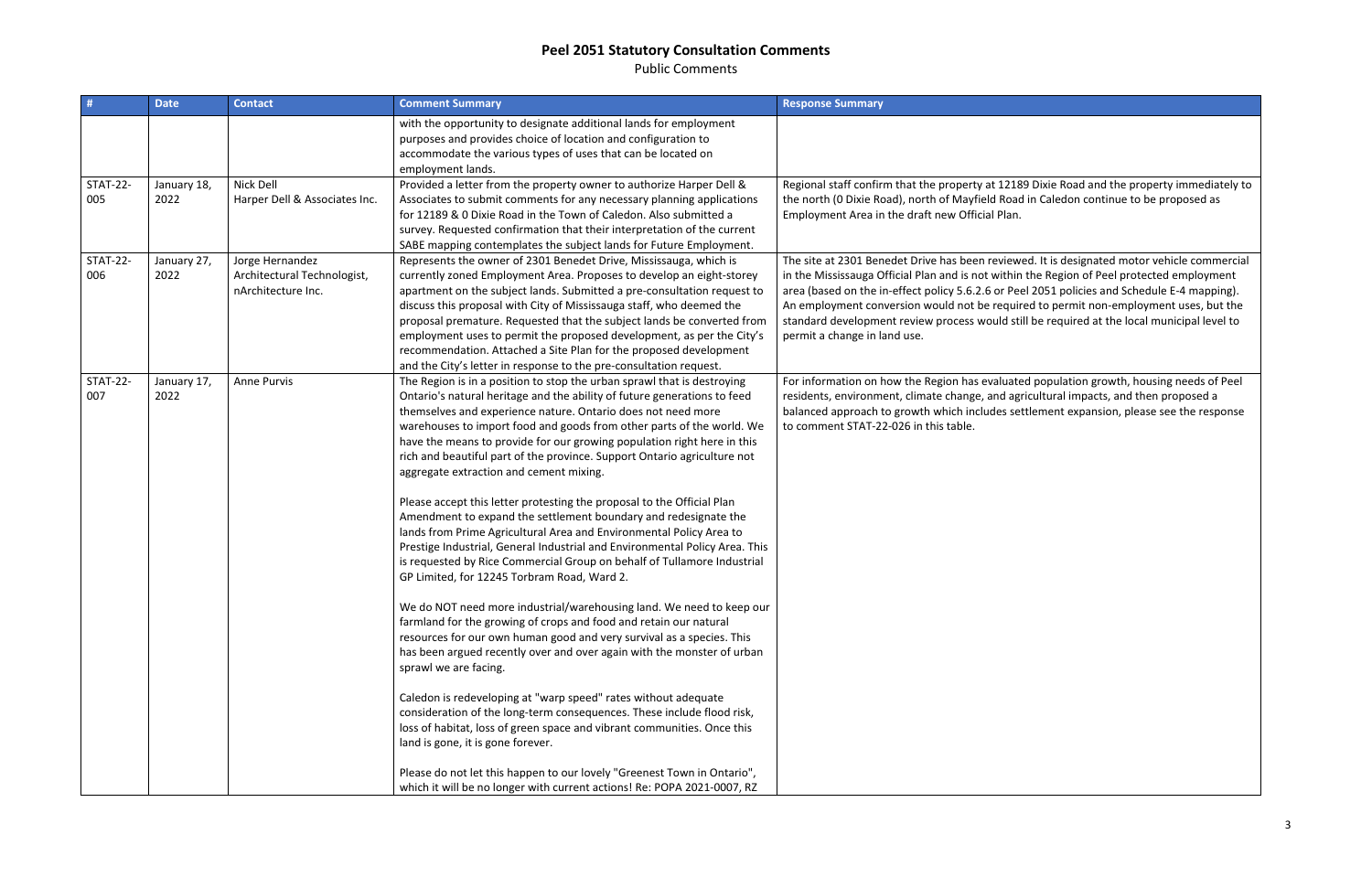Public Comments

| #                      | <b>Date</b>         | <b>Contact</b>                        | <b>Comment Summary</b>                                                                                                                                                                                                                                                                                                                                                                                                                                                                                                                                                                                                                                                                                                                                                                                                                                                                                                                                                                                                                                                                                                                                                                                                                                                                          | <b>Response Summary</b>                                                                                                                                                              |
|------------------------|---------------------|---------------------------------------|-------------------------------------------------------------------------------------------------------------------------------------------------------------------------------------------------------------------------------------------------------------------------------------------------------------------------------------------------------------------------------------------------------------------------------------------------------------------------------------------------------------------------------------------------------------------------------------------------------------------------------------------------------------------------------------------------------------------------------------------------------------------------------------------------------------------------------------------------------------------------------------------------------------------------------------------------------------------------------------------------------------------------------------------------------------------------------------------------------------------------------------------------------------------------------------------------------------------------------------------------------------------------------------------------|--------------------------------------------------------------------------------------------------------------------------------------------------------------------------------------|
|                        |                     |                                       | 2021-0013, and 21T-21002C. SABE ID #71                                                                                                                                                                                                                                                                                                                                                                                                                                                                                                                                                                                                                                                                                                                                                                                                                                                                                                                                                                                                                                                                                                                                                                                                                                                          |                                                                                                                                                                                      |
| <b>STAT-22-</b><br>008 | January 11,<br>2022 | Crystal Calligaro                     | Asked Peel Regional Council to reject the Draft Recommended Settlement<br>Area Boundary Expansion and policies, and any SABE, and to instead<br>direct staff to prepare a growth concept which accommodates the next<br>30 years of Peel Region's new homes and workplaces within its existing<br>Settlement Area Boundaries.                                                                                                                                                                                                                                                                                                                                                                                                                                                                                                                                                                                                                                                                                                                                                                                                                                                                                                                                                                   | For information on how the Region has evalua<br>residents, environment, climate change, and a<br>balanced approach to growth which includes<br>to comment STAT-22-026 in this table. |
|                        |                     |                                       | Expanding Peel Region's Settlement Area Boundary even further would<br>be an unmitigated disaster for the Region's natural heritage and our<br>farmland, because it would commit us, for 30 years, to roughly double the<br>rate at which we are already bulldozing green space. While Peel Region<br>used about 482 acres per year 2001 and 2019 the new plans would see<br>the Region burn through roughly 27,500 more acres by 2051. This would<br>destroy the fragile ecology of the Campbell's Cross Creek and other upper<br>tributaries of West Humber River, which provide some of the last<br>remaining habitat for the endangered Redside Dace and would destroy<br>quality farmland that Ontario and Canada simply cannot spare.<br>Squandering the next 30 years of new residents and jobs on more sprawl<br>would abandon our climate change obligations and betray the vast<br>majority of existing Peel Region residents, because that growth is needed<br>to complete existing neighborhoods and make alternatives to driving<br>viable. When surveyed, 64% of Peel Region's residents said they would<br>"much prefer" to live in a neighborhood where they "didn't need to use a<br>car to do [their] shopping, recreation, entertainment, or commutes to<br>work or school." |                                                                                                                                                                                      |
|                        |                     |                                       | Peel must use the next 30 years to fix its 20th century planning mistakes,<br>not to double down on them. Vote no to settlement area boundary<br>expansion.                                                                                                                                                                                                                                                                                                                                                                                                                                                                                                                                                                                                                                                                                                                                                                                                                                                                                                                                                                                                                                                                                                                                     |                                                                                                                                                                                      |
| <b>STAT-22-</b>        | February 1,         | <b>Steven Silverberg</b>              | Oral Submission for February 3, 2022 PGMC Meeting:                                                                                                                                                                                                                                                                                                                                                                                                                                                                                                                                                                                                                                                                                                                                                                                                                                                                                                                                                                                                                                                                                                                                                                                                                                              | Noted.                                                                                                                                                                               |
| 009                    | 2022                | President, Cedar City<br>Developments | Provided comments regarding revisions to the locations of some<br>Community and Employment Areas in the SABE. SABE ID #67                                                                                                                                                                                                                                                                                                                                                                                                                                                                                                                                                                                                                                                                                                                                                                                                                                                                                                                                                                                                                                                                                                                                                                       | See response to comment STAT-22-027.                                                                                                                                                 |
|                        |                     |                                       | [Attached:<br>Appendix V (Region of Peel Staff Recommended Draft SABE);<br>٠<br>Letters from Borden Ladner Gervais dated April 5, 2021 and<br>November 29, 2021 regarding the inclusion of 13070 Heart Lake<br>Road in Caledon in the proposed SABE; and<br>A slide from the presentation provided by Regional staff at the<br>$\bullet$<br>February 3, 2021 PGMC meeting.]                                                                                                                                                                                                                                                                                                                                                                                                                                                                                                                                                                                                                                                                                                                                                                                                                                                                                                                     |                                                                                                                                                                                      |
| <b>STAT-22-</b><br>010 | February 2,<br>2022 | Paul Lowes<br>Principal, SGL          | Written Submission for February 3, 2022 PGMC Meeting:<br>Provided comments on behalf of Wildfield Village Landowners Group,                                                                                                                                                                                                                                                                                                                                                                                                                                                                                                                                                                                                                                                                                                                                                                                                                                                                                                                                                                                                                                                                                                                                                                     | The comments and responses were included<br>21-247, STAT-21-035, STAT-21-407i and STAT<br>Table can be found on the Peel 2051 public co                                              |

ated population growth, housing needs of Peel agricultural impacts, and then proposed a s settlement expansion, please see the response

the 2021 Public Comment Response Table as OP-T-21-429. The 2021 Public Comment Response on sultations webpage: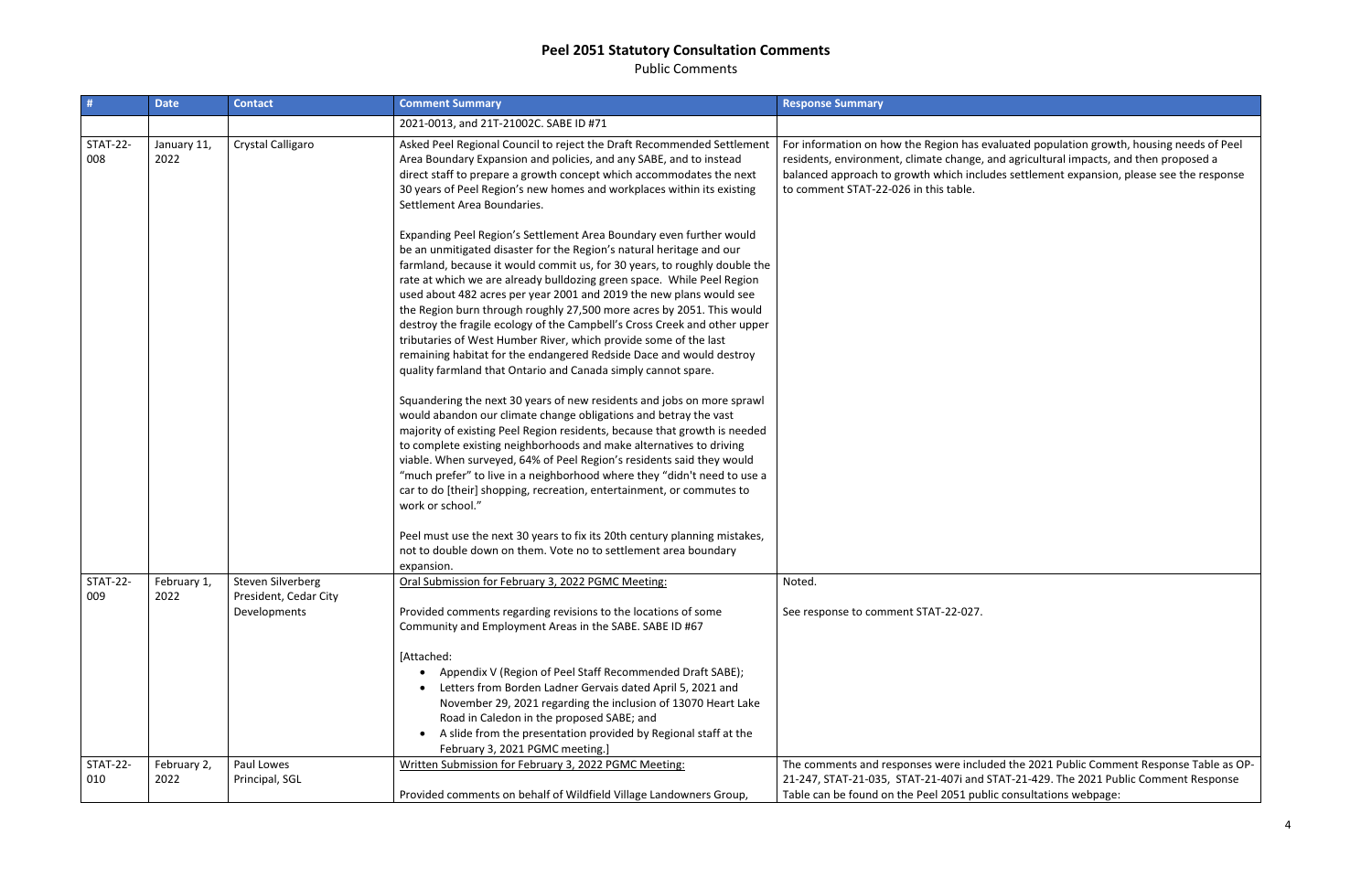Public Comments

| -#                     | <b>Date</b>         | <b>Contact</b>     | <b>Comment Summary</b>                                                                                                                                                                                                                                                                                                                                                                                                                                                                                                                                                                                                                                                                                                                                                                                                                          | <b>Response Summary</b>                                                                                                                                                                                                                                                                                                                                                                                                                                                                                                                                                                                                                                                                                                                                                                                                                                                                                                                                                                                                                                                                                                            |
|------------------------|---------------------|--------------------|-------------------------------------------------------------------------------------------------------------------------------------------------------------------------------------------------------------------------------------------------------------------------------------------------------------------------------------------------------------------------------------------------------------------------------------------------------------------------------------------------------------------------------------------------------------------------------------------------------------------------------------------------------------------------------------------------------------------------------------------------------------------------------------------------------------------------------------------------|------------------------------------------------------------------------------------------------------------------------------------------------------------------------------------------------------------------------------------------------------------------------------------------------------------------------------------------------------------------------------------------------------------------------------------------------------------------------------------------------------------------------------------------------------------------------------------------------------------------------------------------------------------------------------------------------------------------------------------------------------------------------------------------------------------------------------------------------------------------------------------------------------------------------------------------------------------------------------------------------------------------------------------------------------------------------------------------------------------------------------------|
|                        |                     |                    | whose lands continue to be included as SABE Community Area as per the<br>staff report and presentation for the February 3, 2022 PGMC meeting.<br>Wildfield Village will help accommodate the need for an additional 2,870<br>net developable hectares of Community Area identified by the Region's<br>Land Needs Assessment. The subject lands will also assist the Region in<br>accommodating a range and mix of housing as required by the LNA and<br>Provincial policy and represent a logical first phase of settlement<br>expansion.<br>Reviewed the staff's responses to site specific comments and noted that<br>the previously submitted letter to the Region with specific comments on<br>the draft Official Plan Policies dated November 30, 2021 was not<br>referenced. Re-submitted this letter to ensure it is considered. SABE ID | https://www.peelregion.ca/officialplan/review/fa                                                                                                                                                                                                                                                                                                                                                                                                                                                                                                                                                                                                                                                                                                                                                                                                                                                                                                                                                                                                                                                                                   |
|                        |                     |                    | #57                                                                                                                                                                                                                                                                                                                                                                                                                                                                                                                                                                                                                                                                                                                                                                                                                                             |                                                                                                                                                                                                                                                                                                                                                                                                                                                                                                                                                                                                                                                                                                                                                                                                                                                                                                                                                                                                                                                                                                                                    |
|                        |                     |                    | [Attached: Letter from SGL dated November 30, 2021 RE: Wildfield<br>Landowner Group Comments on Peel 2051 Draft Official Plan Policies]                                                                                                                                                                                                                                                                                                                                                                                                                                                                                                                                                                                                                                                                                                         |                                                                                                                                                                                                                                                                                                                                                                                                                                                                                                                                                                                                                                                                                                                                                                                                                                                                                                                                                                                                                                                                                                                                    |
| <b>STAT-22-</b><br>011 | February 1,<br>2022 | Jenni Le Forestier | Oral Submission for February 3, 2022 PGMC Meeting:<br>We want better green planning practices that are more prescriptive,<br>concerned about the reuse of soil and materials, greywater reuse and<br>green building materials and need less demand on resources like gravel,<br>employment lands are not warehouses, not being heard at the Town of<br>Caledon, concerned with vision for the Highway 413, should delay this<br>process, not being properly informed due to internet issues.                                                                                                                                                                                                                                                                                                                                                    | Overall, the Growth Management, Environment a<br>include policy revisions to address Provincial requi<br>Plan policy framework reflects best practice and n<br>The draft policies are guided by an overarching the<br>environmental imperative to protect, enhance and<br>Although identified separately, the focus areas an<br>resources sections are integrated with other elem<br>integrated systems approach. The policy direction<br>restoration and enhancement of natural heritage<br>New climate change and sustainable development<br>policy direction to require the local municipalities<br>requirements, guidelines and tools including green<br>resources and materials. The new policy direction<br>planning to undertake greenhouse gas emission in<br>greenhouse gas emissions reduction planning.<br>The draft policy changes provide better integratio<br>and infrastructure planning.<br>Broadly, the revisions in Peel 2051 address the Re<br>respond to anticipated changes in Peel's environm<br>consistent with revised provincial policy direction.<br>The province requires municipalities to plan for Er |
|                        |                     |                    |                                                                                                                                                                                                                                                                                                                                                                                                                                                                                                                                                                                                                                                                                                                                                                                                                                                 | as manufacturing warehousing, and office. The Re                                                                                                                                                                                                                                                                                                                                                                                                                                                                                                                                                                                                                                                                                                                                                                                                                                                                                                                                                                                                                                                                                   |

ew/fall-consultation.asp

ent and Resources Focus Areas for Peel 2051 I requirements and ensure the Regional Official and meets regional needs.

ng theme of sustainability that incorporates an ce and improve the Region's natural systems.

as and policy framework for the environment and relements so that growth is managed based on an ection requires identification, protection, itage systems and water resource systems.

oment sections have also been included with alities to implement sustainable development green building practices that promote reuse of ection will require collaborative climate change iion inventories, adaptation planning and

gration of watershed planning, land use planning

he Region's planning needs to manage growth, to rironment, in particular climate change, and to be

for Employment Areas, which includes uses such he Region is planning to accommodate a range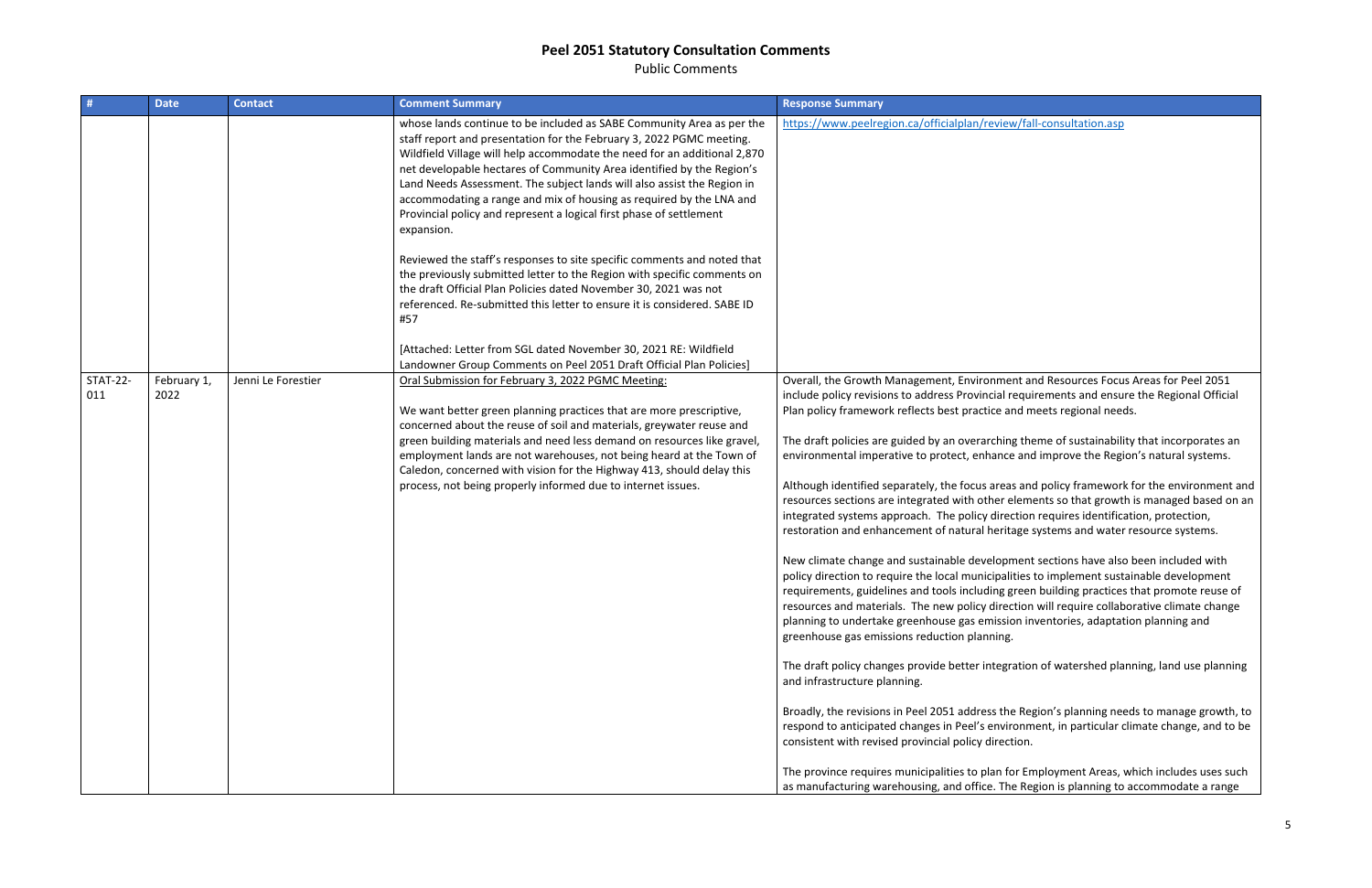Public Comments

| #                      | <b>Date</b>         | <b>Contact</b>                              | <b>Comment Summary</b>                                                                                                                                                                                                                                                                         | <b>Response Summary</b>                                                                                                                                                                                                                                                                                                                                                                                                                |
|------------------------|---------------------|---------------------------------------------|------------------------------------------------------------------------------------------------------------------------------------------------------------------------------------------------------------------------------------------------------------------------------------------------|----------------------------------------------------------------------------------------------------------------------------------------------------------------------------------------------------------------------------------------------------------------------------------------------------------------------------------------------------------------------------------------------------------------------------------------|
|                        |                     |                                             |                                                                                                                                                                                                                                                                                                | and mix of employment opportunities that le<br>density office jobs close to transit and manufa<br>movement corridors and major facilities like /                                                                                                                                                                                                                                                                                       |
| <b>STAT-22-</b>        |                     | Matthew Cory                                |                                                                                                                                                                                                                                                                                                | Comments regarding employment and transp<br>noted and are being addressed in the Growth<br>Area Boundary Expansion focus areas of the O<br>municipalities to plan for Employment Areas,<br>warehousing, and office. The Region is planni<br>employment opportunities that leverages loc<br>jobs close to transit and manufacturing and w<br>corridors and major facilities like Airports.<br>Comment regarding adoption of the new Reg |
| 012                    | February 1,<br>2022 | <b>Malone Given Parsons</b>                 | Oral Submission for February 3, 2022 PGMC Meeting:<br>Urged the PGMC to proceed with adopting the Regional Official Plan at<br>this time. Requested that the Mayfield West Study Area lands be included<br>in their entirety in the phasing of growth to 2041.                                 | Specific phasing of development in the 2051<br>Official Plan Amendment, however draft polio<br>be prioritized and sequenced to support orde                                                                                                                                                                                                                                                                                            |
|                        |                     |                                             | Requested that the Regional Official Plan include a policy clarifying that<br>any portions of the GTA West Corridor alignment not required for a<br>highway be included in the settlement area and not require a Municipal<br>Comprehensive Review.                                            | An additional draft policy has been added to<br>permit lands released from corridor protectic<br>adjacent land use designations.                                                                                                                                                                                                                                                                                                       |
|                        |                     |                                             | Also requested that the Natural Heritage System be refined for the<br>Growth Plan on the lands owned by Brookvalley Project Management<br>based on the environmental studies undertaken. SABE ID #22                                                                                           | The mapping of the Growth Plan Natural Heri<br>Natural Resources and Forestry. The mapping<br>subject lands owned by Brookvalley Project M<br>mapping of the NHS boundary on Schedule X<br>(now renumbered Schedule B-5) currently po                                                                                                                                                                                                  |
| <b>STAT-22-</b><br>013 | February 1,<br>2022 | Phil Pothen<br><b>Environmental Defence</b> | Oral Submission for February 3, 2022 PGMC Meeting:<br>Concerned with staff responses to public comments and technical<br>studies. Urged the PGMC to not proceed with the Official Plan Review or                                                                                               | See response to comment STAT-21-067 and S<br>Response Table found on the Peel 2051 publi<br>https://www.peelregion.ca/officialplan/revie                                                                                                                                                                                                                                                                                               |
|                        |                     |                                             | approve staff's recommendations at this time. Constituents have clearly<br>expressed their lack of support for the settlement area boundary<br>expansion. Proposed active transportation mode share policies are not<br>feasible given the proposed density policies. Argued that staff should | Over 60 technical studies have been undertal<br>plan for the addition of 700,000 people and 3<br>30 years.                                                                                                                                                                                                                                                                                                                             |
|                        |                     |                                             | rethink this approach to growth management.                                                                                                                                                                                                                                                    | Approximately 75% (530,000 people and 280<br>2021 and 2051 will be directed to existing set<br>Mississauga. 70% of new residential units will<br>primarily in areas where there is existing or p<br>is accommodated is anticipated to transition<br>compact and transit-oriented community tha                                                                                                                                         |
|                        |                     |                                             |                                                                                                                                                                                                                                                                                                | and employment in both built-up and greenfi<br>A diverse range of stakeholders have been co                                                                                                                                                                                                                                                                                                                                            |
|                        |                     |                                             |                                                                                                                                                                                                                                                                                                | process. These stakeholders have included Pr                                                                                                                                                                                                                                                                                                                                                                                           |

verages locational advantages, such as higher facturing and warehousing uses close to goods Airports

oortation planning including Highway 413 are **Management, Transportation and Settlement** Official Plan Review. The province requires which includes uses such as manufacturing ing to accommodate a range and mix of cational advantages, such as higher density office varehousing uses close to goods movement

tional Official Plan is noted.

New Urban Area is not included in the draft icy (5.6.20.14.16) requires that secondary plans erly development among other criteria.

the draft Regional Official Plan (5.6.20.14.10) to on to be added to the Urban System and take

itage System was reviewed with the Ministry of ng refinement of the Growth Plan NHS for the Management was approved and included in the 11 Greenbelt Plan Area Land Use Designations (now the Region's Peel 2051 project website. STAT-21-316 in the 2021 Public Comment ic consultations webpage: w/fall-consultation.asp

ken to support Region of Peel Official Plan and 335,000 jobs coming to Peel Region over the next

,000 jobs) of Peel's forecasted growth between ttlement areas in Brampton, Caledon, and I be in townhouse and apartment-built forms, lanned transit services. This shift in how growth Peel from an auto-dependent community to a at provides for a range and mix of housing options ield areas.

I an diverse throughout the Official Plan Review rovincial agencies, local municipalities,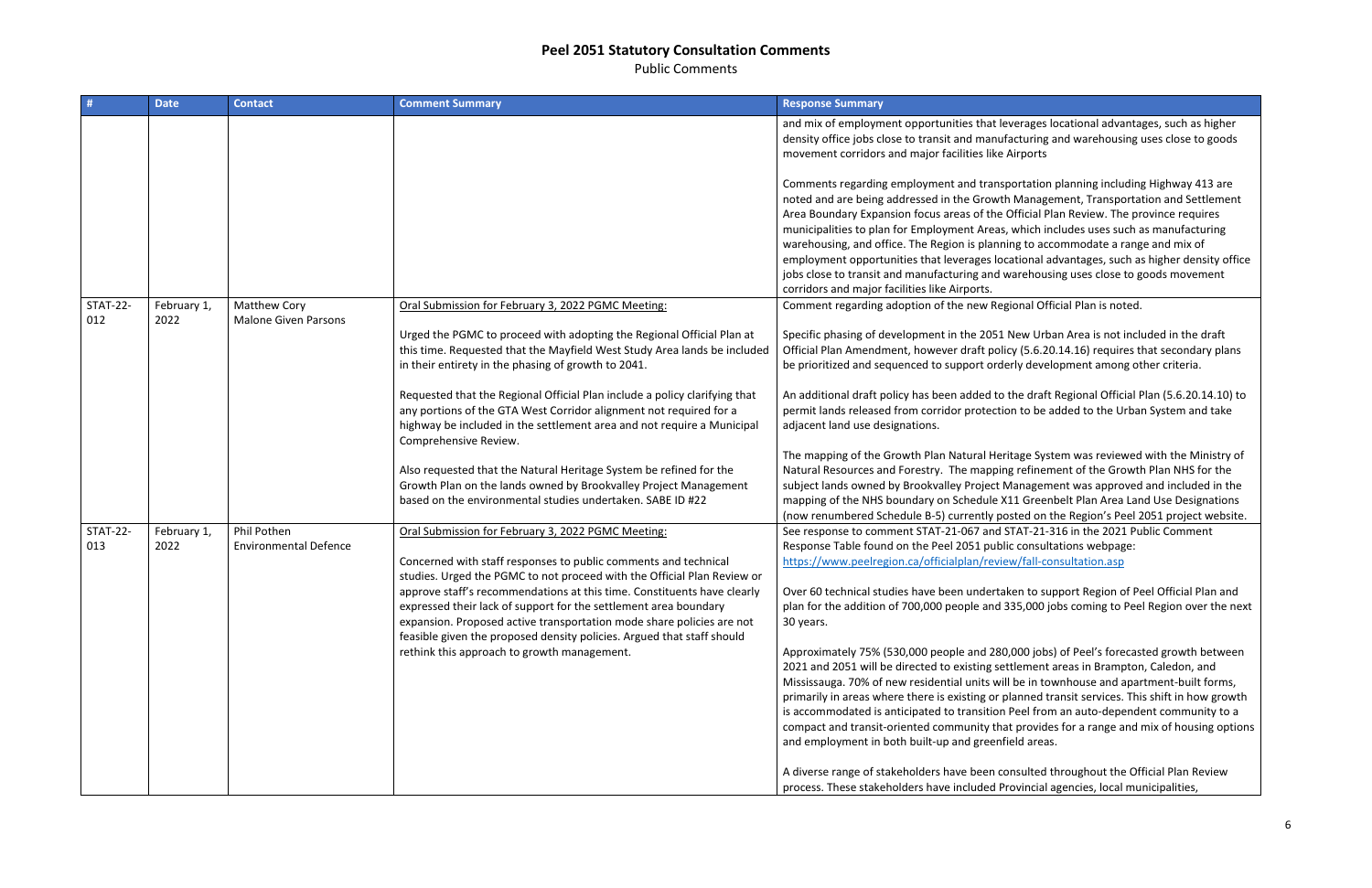Public Comments

|                        | <b>Date</b>         | <b>Contact</b>               | <b>Comment Summary</b>                                                                                                                                                                                                                                                                                                                                                            | <b>Response Summary</b>                                                                                                                                                                                                                                                                                    |
|------------------------|---------------------|------------------------------|-----------------------------------------------------------------------------------------------------------------------------------------------------------------------------------------------------------------------------------------------------------------------------------------------------------------------------------------------------------------------------------|------------------------------------------------------------------------------------------------------------------------------------------------------------------------------------------------------------------------------------------------------------------------------------------------------------|
|                        |                     |                              |                                                                                                                                                                                                                                                                                                                                                                                   | conservation authorities, school boards, trans<br>among others. All input received from stakeh<br>been considered by Regional staff and inform<br>Official Plan.                                                                                                                                           |
|                        |                     |                              |                                                                                                                                                                                                                                                                                                                                                                                   | The Region is implementing a 'balanced appro<br>manner that addresses all forms of housing a<br>would increase the costs of housing and redu-                                                                                                                                                              |
|                        |                     |                              |                                                                                                                                                                                                                                                                                                                                                                                   | If Peel does not continue to plan for balanced<br>there are risks in terms of quality of life, hous<br>development beyond Peels borders.                                                                                                                                                                   |
|                        |                     |                              |                                                                                                                                                                                                                                                                                                                                                                                   | Proceeding with the MCR at this time will brir<br>for a complete community including respondi<br>manner that is balanced and sustainable, exce<br>targets, does not require Highway 413, is wall<br>healthy, plans for a diverse range of jobs and<br>protects and manages our natural heritage sy         |
|                        |                     |                              |                                                                                                                                                                                                                                                                                                                                                                                   | Not proceeding with the MCR at this time cou<br>place official plan policies for Peel; risk to ong<br>of enabling policies for Major Transit Station /<br>housing; more potential for privately initiated<br>interests upon appeal; and additional Ministe<br>comprehensively planned or consider public a |
| <b>STAT-22-</b><br>014 | February 2,<br>2022 | Sarah Clark<br>Planner, GSAI | Oral Submission for April 7, 2022 PGMC Meeting:<br>GSAI submitted an Agricultural Impact Assessment to the Region of Peel<br>on behalf of the owners of 19370 Main Street (also owners of Osprey                                                                                                                                                                                  | See response to STAT-21-063 in the 2021 Pub<br>Public Consultation webpage: https://www.po<br>consultation.asp                                                                                                                                                                                             |
|                        |                     |                              | Valley Golf Course) regarding the Region's Draft Prime Agricultural Area<br>Mapping (Schedule X12). Regional staff are recommending the subject<br>lands be designated as new Prime Agricultural lands. Staff's response to<br>GSAI's submission did not satisfactorily address or recognize the merit of<br>the AIA provided in support of the request that the subject lands be | At this time, Regional staff are not recommen<br>(PAA) mapping based on site specific agricultu<br>ensure that PAA mapping of lands across the<br>and consistent data inputs as recommended I                                                                                                              |
|                        |                     |                              | removed from the Prime Agricultural designation on proposed Schedule<br>X12. Requested that the PGMC provide direction to staff to have further<br>discussion or a more detailed review on this matter.                                                                                                                                                                           | Regional staff have provided the submission r<br>includes site specific information unique to th<br>further review and discussion with Provincial<br>mapping applying to the Osprey Valley lands of<br>1 to replace the PAA with a Rural Lands design<br>approval of the Regional Official Plan.           |
|                        |                     |                              |                                                                                                                                                                                                                                                                                                                                                                                   | Staff recommended this site remain within t                                                                                                                                                                                                                                                                |
|                        |                     |                              |                                                                                                                                                                                                                                                                                                                                                                                   | At the April 28 Regional Council meeting who                                                                                                                                                                                                                                                               |

sportation authorities, members of the public, olders through public consultation efforts has ed the recommended draft Region of Peel

oach' to accommodating forecasted growth in a nd employment, while avoiding shortages that ce employment opportunities.

I growth that responds to household needs, ing affordability, and leap frogging of

ng forward new and updated policies that plan ing to climate change, managing growth in a eeds provincial intensification and density kable, transit-supportive, fiscally responsible, housing, includes affordable housing, and stem, agricultural lands, and rural landscapes

Intertupate in the Province stepping in to put in poing local municipal official plan updates; a lack Areas, Inclusionary Zoning, and affordable applications to proceed contrary to Peel er's Zoning Orders that may not be and stakeholder input.

Ilic Comment Response found on the Peel 2051 eelregion.ca/officialplan/review/fall-

At this adjustments to the Prime Agricultural Area ural studies or soil reclassification. This is to Region is based on regional scale soil mapping by the Province.

material to Provincial staff for review as it includes property. Should it be determined through staff that further refinement of the PAA can be supported, an amendment to Schedule Dnation could be implemented in the province's

**Shaff Prime Agricultural Area designation.** 

ere the April 2022 Region of Peel Official Plan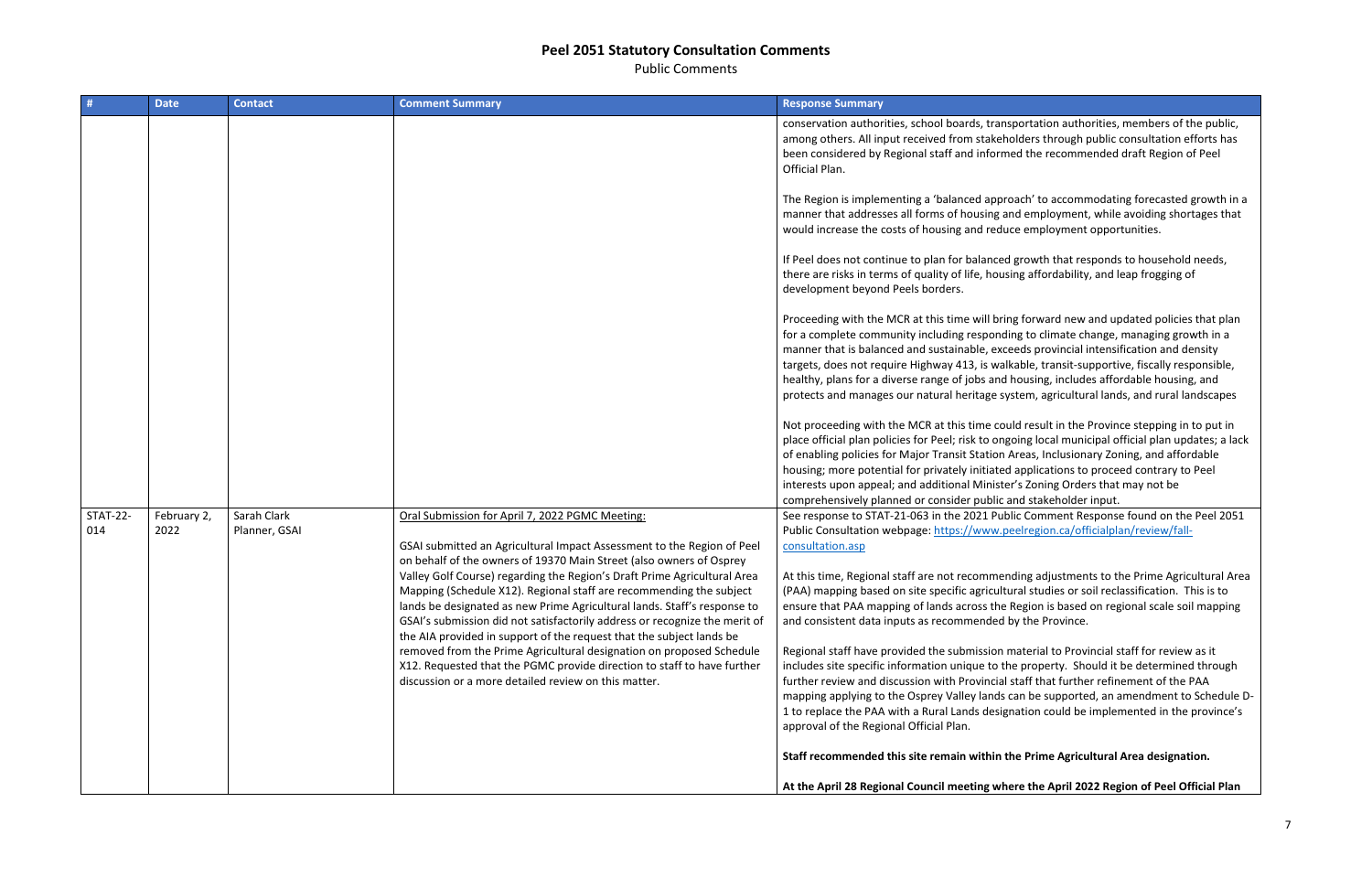Public Comments

|                        | <b>Date</b>         | <b>Contact</b>                                                                   | <b>Comment Summary</b>                                                                                                                                                                                                                                                                                                                                                                                                                                                                                                                                                                                                                                                                                                                                                                                                                                                                                                                                                                                                                       | <b>Response Summary</b>                                                                                                                                                                                                                                                                                                                                                                                                                                                                                                                                                                                                                                                                                                                                                                                                                                                                 |
|------------------------|---------------------|----------------------------------------------------------------------------------|----------------------------------------------------------------------------------------------------------------------------------------------------------------------------------------------------------------------------------------------------------------------------------------------------------------------------------------------------------------------------------------------------------------------------------------------------------------------------------------------------------------------------------------------------------------------------------------------------------------------------------------------------------------------------------------------------------------------------------------------------------------------------------------------------------------------------------------------------------------------------------------------------------------------------------------------------------------------------------------------------------------------------------------------|-----------------------------------------------------------------------------------------------------------------------------------------------------------------------------------------------------------------------------------------------------------------------------------------------------------------------------------------------------------------------------------------------------------------------------------------------------------------------------------------------------------------------------------------------------------------------------------------------------------------------------------------------------------------------------------------------------------------------------------------------------------------------------------------------------------------------------------------------------------------------------------------|
|                        |                     |                                                                                  |                                                                                                                                                                                                                                                                                                                                                                                                                                                                                                                                                                                                                                                                                                                                                                                                                                                                                                                                                                                                                                              | was adopted, staff were directed by Regional Co<br>Schedule D-1.                                                                                                                                                                                                                                                                                                                                                                                                                                                                                                                                                                                                                                                                                                                                                                                                                        |
| <b>STAT-22-</b><br>015 | February 3,<br>2022 | <b>Phil Stewart</b><br>Principal, Pound & Stewart<br><b>Planning Consultants</b> | Written Submission for April 7, 2022 PGMC Meeting:<br>Submitted a comment letter on behalf of Orlando Corporation with<br>respect to Item 5.1 (Peel 2051 and MCR - Orlando Corporation -<br>Employment Conversion Request - Site 58) on the February 3, 2022 PGMC<br>agenda.<br>Reviewed Regional comments concerning the employment conversion<br>request for Heartland Town Centre, East Block 'A' and East Block 'B',<br>described as Site 58. Provided planning justification for this request.<br>Requested a deferral of any Committee decision with respect to this<br>employment conversion request. Asked to be provided an opportunity to<br>further consider the merits of Orlando Corporation's request prior to a<br>Regional Council decision with respect to the Peel 2051 MCR.                                                                                                                                                                                                                                               | The site along Matheson Blvd W in Heartland Tov<br>conversion request M31. An employment conver<br>Regional employment area is not supported. Staf<br>conversion request not be supported, at this time<br>Airport Operating Area (AOA) limiting the introdu<br>For further information, please see:<br>Commentary in the following April 7, 202<br>Committee report, "Overview of Recent I<br>Official Plan"; and<br>The Employment Conversion Analysis on<br>Focus Area webpage:<br>https://www.peelregion.ca/officialplan/r<br>Staff recommended this site not be supported fo<br>At the April 28 Regional Council meeting where<br>was adopted, staff were directed by Regional Co<br><b>Employment Area designation on Schedule E-4.</b>                                                                                                                                           |
| <b>STAT-22-</b><br>016 | February 3,<br>2022 | Maria Jones<br>Project Planner, Candevcon<br>Limited                             | Written Submission for April 7, 2022 PGMC Meeting:<br>Submitted an employment conversion request on November 2, 2021 on<br>behalf of the landowners of 9340, 9358 and 9370 Goreway Drive in<br>Brampton. Received and reviewed the site-specific comments related to<br>this request for mixed-use/high density residential uses to be included as<br>a permitted use within the Employment Area for the City of Brampton's<br>Business employment Corridor. Clarified that the landowners do not wish<br>to have their lands removed from the Employment Area designation but<br>have requested that the Region permit the inclusion of mixed-<br>use/residential uses on the subject lands while meeting the job objectives<br>of the Employment designation. Provided planning justification for this<br>request. Requested that Regional staff re-examine their decision<br>regarding the request to include residential uses within the Brampton<br>Employment Area Corridor and requested a meeting to discuss any<br>necessary steps. | These sites have been recorded as employment o<br>The initial employment conversion analysis unde<br>request as the need for the use was not demonst<br>comprehensive planning to be undertaken by Cit<br>introduction of mixed use development is the sul<br>Further discussion with City of Brampton staff in<br>comprehensively assess the subject lands, but as<br>Major Transit Station Areas, the subject lands ma<br>boundary of the Goreway MTSA. The Goreway N<br>to date with no boundary yet delineated. If inclue<br>implementation work would provide flexibility to<br>employment uses in accordance with policy 5.8.3<br>For more information refer to the Employment C<br>Growth Management Focus Area webpage:<br>https://www.peelregion.ca/officialplan/review/f<br>Staff recommended this site not be supported fo<br>At the April 28 Regional Council meeting where |

#### **al Council to designate the site as Rural Lands on**

Town Centre has been recorded as employment nversion and removal of the site from the **Staff continue to recommend that this** time, due to the constraints associated with the roduction of sensitive uses such as residential.

, 2022 Planning and Growth Management cent Matters Pertaining to the New Peel 2051

on the Region's Peel 2051 Growth Management

lan/review/focusareas/growth-management.asp.

#### **Statf for an employment conversion.**

**At the April 2022 Region of Peel Official Plan** al Council to covert the site removing it from the

ent conversion request B36.

Indertaken by the Region did not support this request as for the need are not plans for anonstrated and further, there are no plans for city of Brampton staff to consider the e subject area.

ff indicates that there are still no current plans to at as a part of future work to be undertaken for may be considered for inclusion within the ray MTSA has been identified as a Planned MTSA ncluded in the future MTSA, the local ty to potentially include conversion of 6.8.36 of the new Official Plan.

ent Conversion Analysis on the Region's Peel 2051

https://www.peelregion.com/focus-areas/growth-management.asp.

**Examployment conversion.** 

**At the April 2022 Region of Peel Official Plan**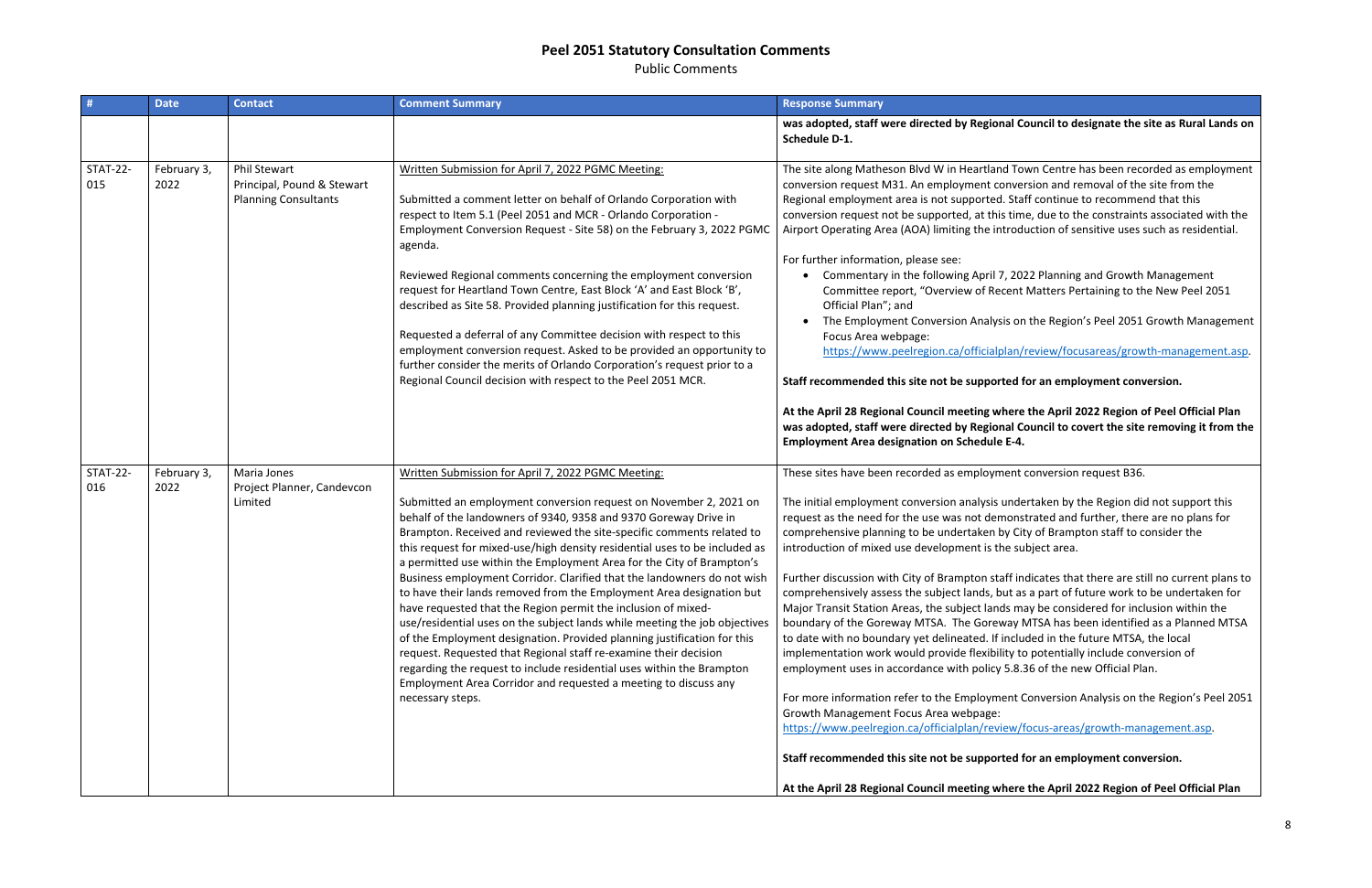Public Comments

| #                      | <b>Date</b>         | <b>Contact</b>                                        | <b>Comment Summary</b>                                                                                                                                                                                                                                                                                                                                                                                                                                                                                                                                                                                                                                                                                                                                                                                                                                                                                                                                                                                                                                                                                                      | <b>Response Summary</b>                                                                                                                                                                                                                                                                                                                                                                                                                                                                                                                                                                                                                                                                                                                                                                                                                                                                                                                            |
|------------------------|---------------------|-------------------------------------------------------|-----------------------------------------------------------------------------------------------------------------------------------------------------------------------------------------------------------------------------------------------------------------------------------------------------------------------------------------------------------------------------------------------------------------------------------------------------------------------------------------------------------------------------------------------------------------------------------------------------------------------------------------------------------------------------------------------------------------------------------------------------------------------------------------------------------------------------------------------------------------------------------------------------------------------------------------------------------------------------------------------------------------------------------------------------------------------------------------------------------------------------|----------------------------------------------------------------------------------------------------------------------------------------------------------------------------------------------------------------------------------------------------------------------------------------------------------------------------------------------------------------------------------------------------------------------------------------------------------------------------------------------------------------------------------------------------------------------------------------------------------------------------------------------------------------------------------------------------------------------------------------------------------------------------------------------------------------------------------------------------------------------------------------------------------------------------------------------------|
|                        |                     |                                                       |                                                                                                                                                                                                                                                                                                                                                                                                                                                                                                                                                                                                                                                                                                                                                                                                                                                                                                                                                                                                                                                                                                                             | was adopted, staff were directed by Regional Co<br><b>Employment Area designation on Schedule E-4.</b>                                                                                                                                                                                                                                                                                                                                                                                                                                                                                                                                                                                                                                                                                                                                                                                                                                             |
| <b>STAT-22-</b>        | February 2,         | Darren Steedman                                       | Written Submission for April 7, 2022 PGMC Meeting:                                                                                                                                                                                                                                                                                                                                                                                                                                                                                                                                                                                                                                                                                                                                                                                                                                                                                                                                                                                                                                                                          | This site has been recorded as employment conv                                                                                                                                                                                                                                                                                                                                                                                                                                                                                                                                                                                                                                                                                                                                                                                                                                                                                                     |
| 017                    | 2022                | Vice President, DG Group                              | Represent the landowners of the lands located at the northeast corner of<br>Mississauga Road and Steeles Avenue and the lands located at the<br>southwest corner of Financial Drive and Steeles Avenue in Brampton.<br>Received a formal response from Regional planning staff on February 1st,<br>2022. Requested that the Clerk notify the Regional PGMC that DG Group<br>and KLM Planning Partners:                                                                                                                                                                                                                                                                                                                                                                                                                                                                                                                                                                                                                                                                                                                      | Comments are noted, please be advised that staf<br>elevate the status of the MTSA HUB-3 Steeles at<br>with a minimum density of 160 people and jobs p<br>MTSA be added to draft policy 5.8.36 to allow for<br>in employment areas to reflect the potential for<br>through the Bram West Secondary Plan Review.                                                                                                                                                                                                                                                                                                                                                                                                                                                                                                                                                                                                                                     |
|                        |                     |                                                       | Continue to work towards a better understanding of the<br>materials presented by Regional staff on the website;<br>Will be actively engaging with staff to clarify some of the policies<br>contained within the Official Plan; and<br>May provide additional submissions up to the Regional Council<br>meeting in the spring of 2022.                                                                                                                                                                                                                                                                                                                                                                                                                                                                                                                                                                                                                                                                                                                                                                                       | For more information refer to the Employment C<br>Growth Management Focus Area webpage:<br>https://www.peelregion.ca/officialplan/review/f                                                                                                                                                                                                                                                                                                                                                                                                                                                                                                                                                                                                                                                                                                                                                                                                         |
| <b>STAT-22-</b><br>018 | February 3,<br>2022 | Jenna Thibault<br>Senior Planner, Weston              | Written Submission for April 7, 2022 PGMC Meeting:                                                                                                                                                                                                                                                                                                                                                                                                                                                                                                                                                                                                                                                                                                                                                                                                                                                                                                                                                                                                                                                                          | This site has been recorded as employment conv                                                                                                                                                                                                                                                                                                                                                                                                                                                                                                                                                                                                                                                                                                                                                                                                                                                                                                     |
|                        |                     | Consulting (sent via Darrin<br>Cohen)                 | Submitted an employment conversion request for 2025 - 2087 Dundas<br>Street East on November 19, 2021. An addendum letter was submitted on<br>November 30, 2021 to provide supplementary information based on the<br>outcome of meetings with City and Regional staff. The intention of this<br>request was to permit non-employment uses on the subject property,<br>including residential uses, to support future mixed-use development. The<br>subject lands are not being recommended for conversion and removal<br>from the Regional employment area, as per the Employment Conversion<br>Analysis Report dated January 2022.<br>Weston Consulting reviewed staff's analysis and disagreed with the<br>assessment that the subject lands are not appropriate for an employment<br>conversion request. Requested that the PGMC review staff's decision and<br>consider providing support for the subject employment conversion<br>request. Provided planning justification for this request.<br>[Attached: Employment conversion request letter dated November 19,<br>2021 and addendum letter dated November 30, 2021) | The property was identified in the Dundas Conne<br>development permissions were not recommende<br>consideration of flood mitigation measures and a<br>within the area. Residential uses are not permitte<br>conversion request not be supported to be consi-<br>need for further analysis on the SPA.<br>Since the approval of the DCMP, City of Mississau<br>Special Policy Area Review. The review will utilize<br>assess the existing Special Policy Area (SPA) bour<br>with local official plan updates to reflect the find<br>Recognizing this area has already been subject to<br>Connects Study and will remain under further rev<br>hazard framework and the required local MTSA is<br>MTSA be added to the specific areas addressed in<br>allow for the conversion of some lands within the<br>process, if deemed appropriate, without need fo<br>For more information refer to the Employment C<br>Growth Management Focus Area webpage: |
| <b>STAT-22-</b>        | February 3,         | Jenna Thibault                                        | Written Submission for April 7, 2022 PGMC Meeting:                                                                                                                                                                                                                                                                                                                                                                                                                                                                                                                                                                                                                                                                                                                                                                                                                                                                                                                                                                                                                                                                          | https://www.peelregion.ca/officialplan/review/f<br>This site has been recorded as employment conv                                                                                                                                                                                                                                                                                                                                                                                                                                                                                                                                                                                                                                                                                                                                                                                                                                                  |
| 019                    | 2022                | Senior Planner, Weston<br>Consulting (sent via Darrin | Submitted an employment conversion request for 110 East Drive in the                                                                                                                                                                                                                                                                                                                                                                                                                                                                                                                                                                                                                                                                                                                                                                                                                                                                                                                                                                                                                                                        | The employment conversion analysis undertaken                                                                                                                                                                                                                                                                                                                                                                                                                                                                                                                                                                                                                                                                                                                                                                                                                                                                                                      |

al Council to covert the site removing it from the

conversion request B32.

comate it staff have determined that it is appropriate to s at Mississauga Rd from 'Planned' to 'Primary' obs per hectare. Further, staff recommend the w for the consideration of non-employment uses for non-employment uses to be introduced

ent Conversion Analysis on the Region's Peel 2051

https://www.pew.peelrecorrect.com/focus-areas/growth-management.asp.

conversion request M29.

onnects Master Plan (DCMP), but residential ended at the time due to the need for further and a review of the Special Policy Area (SPA) mitted in the SPA. Staff recommended this consistent with the findings of the DCMP and the

issauga staff have initiated the Dundas Street tilize the result of flood mitigation studies to boundaries and land uses policies and culminate findings.

ct to comprehensive review through the Dundas Pr review through the Special Policy Area flood SA implementation, staff recommend that this ed in policy 5.8.36 discussed above. This would n the MTSA through the detailed local planning d for a further Regional MCR.

ent Conversion Analysis on the Region's Peel 2051

https://www.pew/focus-areas/growth-management.asp conversion request B35.

Iken by the Region did not support the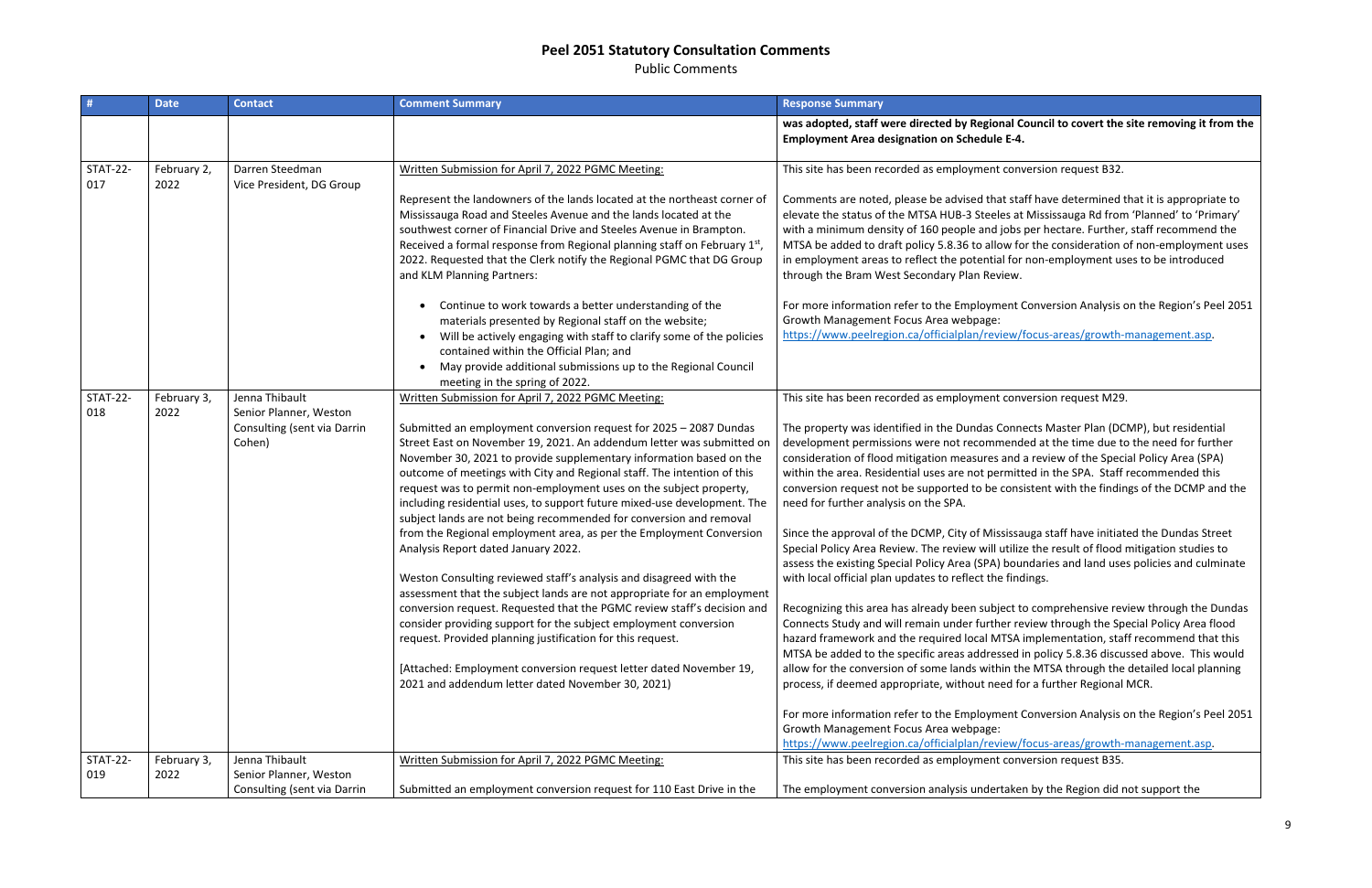Public Comments

| #                      | <b>Date</b>          | <b>Contact</b>                                                     | <b>Comment Summary</b>                                                                                                                                                                                                                                                                                                                                                                                                                                                                                                                                                                                                                                                                                                                                                                                                                                                                                                                                                                                                                                                                                                                                                                                                                                                                                                                                                                                                                                                                                                                                                                                                        | <b>Response Summary</b>                                                                                                                                                                                                                                                                                                                                                                                                                                                                                                                                                                                                                                                                                          |
|------------------------|----------------------|--------------------------------------------------------------------|-------------------------------------------------------------------------------------------------------------------------------------------------------------------------------------------------------------------------------------------------------------------------------------------------------------------------------------------------------------------------------------------------------------------------------------------------------------------------------------------------------------------------------------------------------------------------------------------------------------------------------------------------------------------------------------------------------------------------------------------------------------------------------------------------------------------------------------------------------------------------------------------------------------------------------------------------------------------------------------------------------------------------------------------------------------------------------------------------------------------------------------------------------------------------------------------------------------------------------------------------------------------------------------------------------------------------------------------------------------------------------------------------------------------------------------------------------------------------------------------------------------------------------------------------------------------------------------------------------------------------------|------------------------------------------------------------------------------------------------------------------------------------------------------------------------------------------------------------------------------------------------------------------------------------------------------------------------------------------------------------------------------------------------------------------------------------------------------------------------------------------------------------------------------------------------------------------------------------------------------------------------------------------------------------------------------------------------------------------|
|                        |                      | Cohen)                                                             | City of Brampton on November 30, 2021. The intention of this request<br>was to permit non-employment uses on the subject property, including<br>residential uses, to support future mixed-use development. The subject<br>lands are not being recommended for conversion and removal from the<br>Regional employment area, as per the Employment Conversion Analysis<br>Report dated January 2022.<br>Weston Consulting reviewed Staff's analysis of the employment<br>conversion request and is of the opinion that the subject lands meet the<br>tests of the Growth Plan and are appropriate given the site's location<br>within an MTSA and adjacent to an existing residential neighbourhood.<br>Requested that the PGMC review staff's decision and consider providing<br>support for the subject employment conversion request. Provided<br>planning justification for this request. Highlighted that the City of<br>Brampton Council provided support for a Minister Zoning Order for the<br>Emerald Heights Community, where the subject lands are located.<br>[Attached: Employment conversion request letter dated November 30,<br>2021)                                                                                                                                                                                                                                                                                                                                                                                                                                                                           | conversion request.<br>The applicant is requesting staff re-considere<br>at the edge of an employment area and serve<br>employment uses to the north. Further, the a<br>endorsed a Minister's Zoning Order (MZO) fo<br>the subject lands and supports the introducti<br>Staff continue to recommend that the subjec<br>conversion, and that the consideration of nor<br>comprehensively through MTSA implementat<br>undertake for the Bramalea Go MTSA. Should<br>advising that they could be incorporated into<br>consultation with staff through Provincial mo<br>Plan.<br>For more information refer to the Employme<br>Growth Management Focus Area webpage:<br>https://www.peelregion.ca/officialplan/revie |
| <b>STAT-22-</b><br>021 | February 23,<br>2022 | Nadia Staniszewski<br>Peel's ACORN Inclusionary<br>Zoning Campaign | Provided comments on the draft Inclusionary Zoning Feasibility Analysis<br>and Policy Directions being consulted on right now. Peel is in the middle<br>of a housing crisis, and low-and-moderate-income-people are increasingly<br>feeling the pinch. COVID-19 has only highlighted the housing affordability<br>crisis. Inclusionary zoning is a huge opportunity for the Region to get<br>affordable units built, but the plan as outlined, does not go far enough,<br>because it is more focused on protecting developer profits than making<br>Peel affordable for the majority of its inhabitants.<br>Supported Peel ACORN's campaign demands for strong inclusionary<br>zoning:<br>1. Set a minimum of 20 to 30% of square footage, or gross floor area, of<br>all new developments set aside as affordable rental housing. The<br>proposed range of 5 to 10% and lower for purpose built rental sets<br>the bar too low, and does not match the level of crisis we are in.<br>2. The affordability period should be in perpetuity, or forever.<br>3. Inclusionary zoning should apply to developments with 60 units or<br>more. Exempting developments of 100 units up to 140 units is too<br>limiting.<br>4. Need deep affordability, so that people making between \$20,000 and<br>\$60,000 can afford 'affordable' housing.<br>5. Need affordable housing in all parts of the Region. Inclusionary zoning<br>requirements should not be lower in low-income neighbourhoods.<br>6. The Region should require every development include the maximum<br>amount of affordable rental housing feasible, based on annual | See response to comment STAT-22-002.                                                                                                                                                                                                                                                                                                                                                                                                                                                                                                                                                                                                                                                                             |

ed their analysis as the subject lands are located e as a transition to low density residential and applicant states that Brampton City Council has or the Emerald Heights proposal which includes tion of residential land use permissions.

ct site not be supported for employment n-employment uses be undertaken ation planning the City of Brampton is required to ld the MZO be approved by the Minister, staff are the Peel 2051 Official Plan by the Minister in odifications incorporated into the final approved

ent Conversion Analysis on the Region's Peel 2051

ew/focus-areas/growth-management.asp.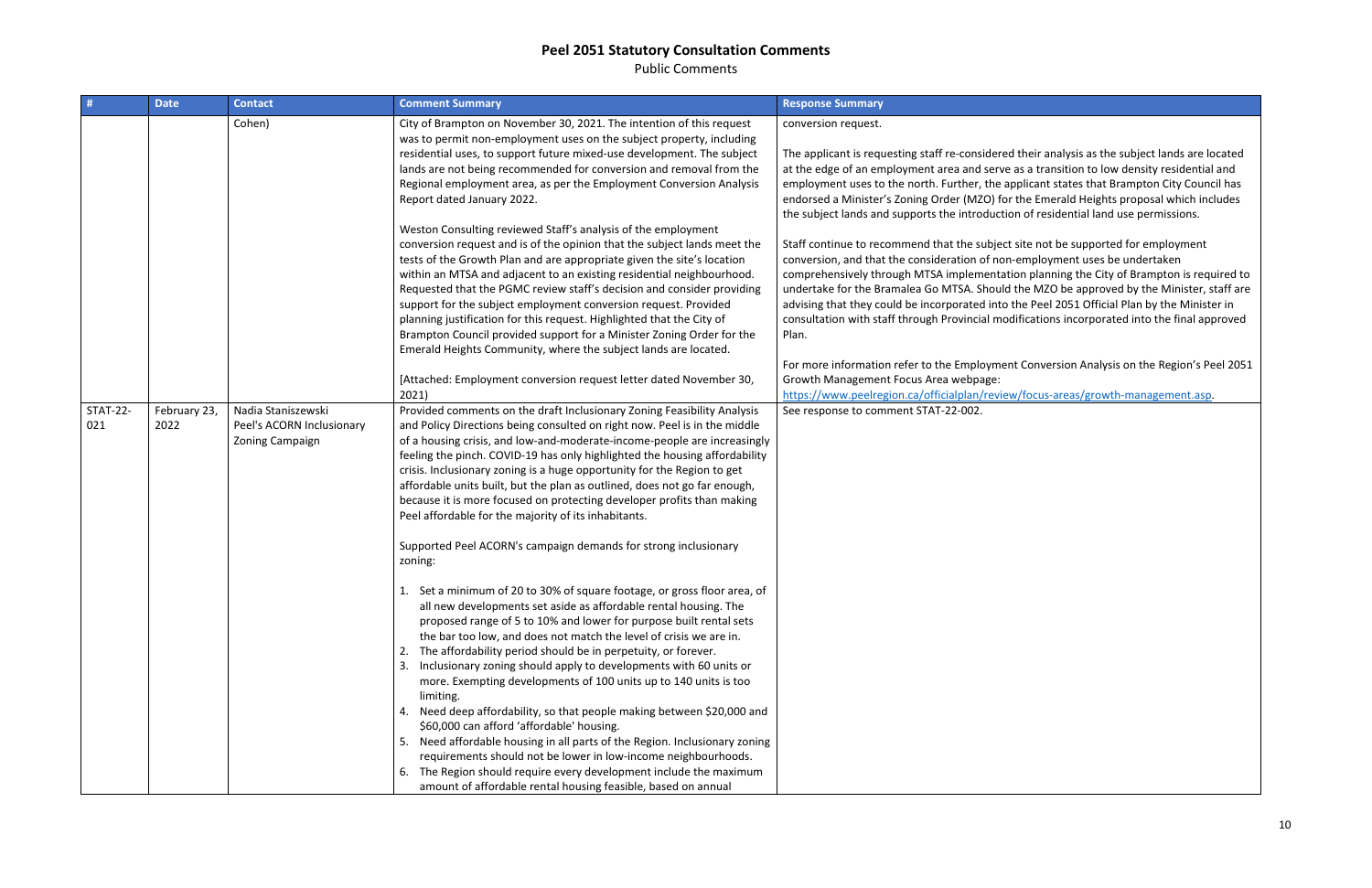Public Comments

| #                       | <b>Date</b>          | <b>Contact</b>                                                     | <b>Comment Summary</b>                                                                                                                                                                                                                                                                                                                                                                                                                                                                                                                                                                                                                                                                                                                                                                                                                                                                                                                                                                                                                                                                                                                                                                                                                                                                                                                                                                                                                                                                  | <b>Response Summary</b>                                                                                                                                                                                                                                                                                                                                                                                                                                                                                                                                                                                                                                                                                                                                                                                                                                                                                                                                                                                                                                                                                          |
|-------------------------|----------------------|--------------------------------------------------------------------|-----------------------------------------------------------------------------------------------------------------------------------------------------------------------------------------------------------------------------------------------------------------------------------------------------------------------------------------------------------------------------------------------------------------------------------------------------------------------------------------------------------------------------------------------------------------------------------------------------------------------------------------------------------------------------------------------------------------------------------------------------------------------------------------------------------------------------------------------------------------------------------------------------------------------------------------------------------------------------------------------------------------------------------------------------------------------------------------------------------------------------------------------------------------------------------------------------------------------------------------------------------------------------------------------------------------------------------------------------------------------------------------------------------------------------------------------------------------------------------------|------------------------------------------------------------------------------------------------------------------------------------------------------------------------------------------------------------------------------------------------------------------------------------------------------------------------------------------------------------------------------------------------------------------------------------------------------------------------------------------------------------------------------------------------------------------------------------------------------------------------------------------------------------------------------------------------------------------------------------------------------------------------------------------------------------------------------------------------------------------------------------------------------------------------------------------------------------------------------------------------------------------------------------------------------------------------------------------------------------------|
|                         |                      |                                                                    | feasibility studies identifying the highest amount possible in every<br>area.                                                                                                                                                                                                                                                                                                                                                                                                                                                                                                                                                                                                                                                                                                                                                                                                                                                                                                                                                                                                                                                                                                                                                                                                                                                                                                                                                                                                           |                                                                                                                                                                                                                                                                                                                                                                                                                                                                                                                                                                                                                                                                                                                                                                                                                                                                                                                                                                                                                                                                                                                  |
| <b>STAT-22-</b><br>022  | February 26,<br>2022 | Rosemarie Humphries<br>President, Humphries<br>Planning Group Inc. | Submitted comments on behalf of the owners of 8575 Patterson Sideroad<br>in the Town of Caledon. Provided previous submissions in support of<br>including this property in the Palgrave Settlement Boundary.<br>Attached a letter from the owners of the subject lands, which provided<br>background on the subject lands and a vision for the redevelopment of<br>the property, which includes developing seniors housing. Provided<br>planning justification for the proposed redevelopment. Humphries<br>Planning Inc. delegated on behalf of the landowners at the Town of<br>Caledon General Committee Meeting and Planning and Development<br>Committee Meeting on November 30 <sup>th</sup> , 2021. Two Councillors expressed<br>support for the inclusion of the subject lands in the SABE. The Committee<br>asked that the request to include a portion of the subject lands in the<br>SABE be referred back to staff for consideration as part of the Official Plan<br>process. SABE ID #46                                                                                                                                                                                                                                                                                                                                                                                                                                                                                   | An additional policy is proposed to be include<br>permit an expansion to Palgrave within a port<br>Area in the Oak Ridges Moraine Plan for the o<br>housing geared to seniors. The expansion wo<br>amendment, however, would be subject the<br>Conservation Plan and to a local official plan a<br>requirements.                                                                                                                                                                                                                                                                                                                                                                                                                                                                                                                                                                                                                                                                                                                                                                                                 |
| <b>STAT-22-</b><br>023i | March 4,<br>2022     | Mustafa Ghassan<br>Delta Urban Inc.<br>(sent via Liam England)     | Written Submission for the April 7, 2021 PGMC:<br>Provided comments on behalf of Lark Investments Inc. with respect to<br>lands located at the northwest corner of Bramalea Road and Steeles<br>Avenue East, municipally known as 10 and 26 Victoria Crescent, 376, 387<br>and 391 Orenda Road, and 24 Bramalea Road in the City of Brampton.<br>The subject lands are located with the Region's preliminary Bramalea GO<br>MTSA boundary and within the City of Brampton's Bramalea Mobility Hub<br>Secondary Plan area.<br>Submitted two previous letters in support of an employment conversion<br>request on the subject lands and their clients' vision for the proposed<br>redevelopment of the subject lands. Reviewed the October 2021<br>consolidation of the Draft Peel 2051 MCR policies and provided<br>comments, observations, and recommendations.<br>Attached a land ownership map, two previous submissions (with<br>appendices) to Regional Council, and detailed comments on the draft Peel<br>2051 Regional Official Plan policies (see STAT-22-023ii to STAT-22-023xvi).<br>Comments focused on:<br>Providing planning justification for the proposed redevelopment<br>$\bullet$<br>vision for the subject lands through analysis of the draft policies;<br>Requesting clarification regarding employment and housing stock<br>$\bullet$<br>policies;<br>Recommending that a parking management strategy being<br>$\bullet$<br>developed at a secondary plan level. | As part of the Peel 2051 Regional Official Plar<br>are being reviewed as employment conversio<br>B37. An employment conversion and remova<br>is not supported, however the applicant is dir<br>implementation policies in section 5.8 of the<br>consideration of introducing non-employmen<br>For more information on the Region's employ<br>employment conversion requests, please refe<br>Region's Peel 2051 Growth Management Foc<br>https://www.peelregion.ca/officialplan/revie<br>Regional staff provided comments to the city<br>Minister's Zoning Order outside of the Regior<br>Orders are a tool of the Minister of Municipal<br>made to include residential, there is an oppor<br>component of the proposed development to<br>Each residential development application of a<br>demonstrate contributions toward Peel-wide<br>of all new housing units are affordable housir<br>are encouraged to be affordable to low incon<br>rental, such as additional residential units or<br>new units are a housing type other than deta<br>on local housing need as identified in the Pee<br>Housing Strategy. |
| <b>STAT-22-</b>         | March 4,             | Mustafa Ghassan                                                    | Section 2.16.1: MTSAs promote significant density and intensification.                                                                                                                                                                                                                                                                                                                                                                                                                                                                                                                                                                                                                                                                                                                                                                                                                                                                                                                                                                                                                                                                                                                                                                                                                                                                                                                                                                                                                  | Comprehensive planning is required for Majo                                                                                                                                                                                                                                                                                                                                                                                                                                                                                                                                                                                                                                                                                                                                                                                                                                                                                                                                                                                                                                                                      |

ed in the new Regional Official Plan that would tion of the subject land designated Countryside development of affordable housing or supportive ould not require a regional official plan Province amending the Oak Ridges Moraine amendment that addresses the Provincial policy

Review, the lands owned by Lark Investments on requests B15, B16, B17, B18, B19, B34, and I of the sites from the Regional employment area rected to review revised employment Regional Official Plan regarding the nt land uses in employment areas.

yment policy framework and assessment of er to the Employment Conversion Analysis on the tus Area webpage:

w/focus-areas/growth-management.asp.

of Brampton regarding the request for a nal Official Plan Review, as Minister's Zoning Affairs and Housing. If land use changes are rtunity to ensure that affordable housing is a key maximize benefits to the community.

approximately 50 units or more is expected to new housing unit targets on affordability (30% ng, of which 50% of all affordable housing units ne households), rental (25% of all new units are purpose-built rental), and density (50% of all ached or semi-detached). These targets are based el Housing and Homelessness Plan and Regional

or Transit Station Areas by the local municipalities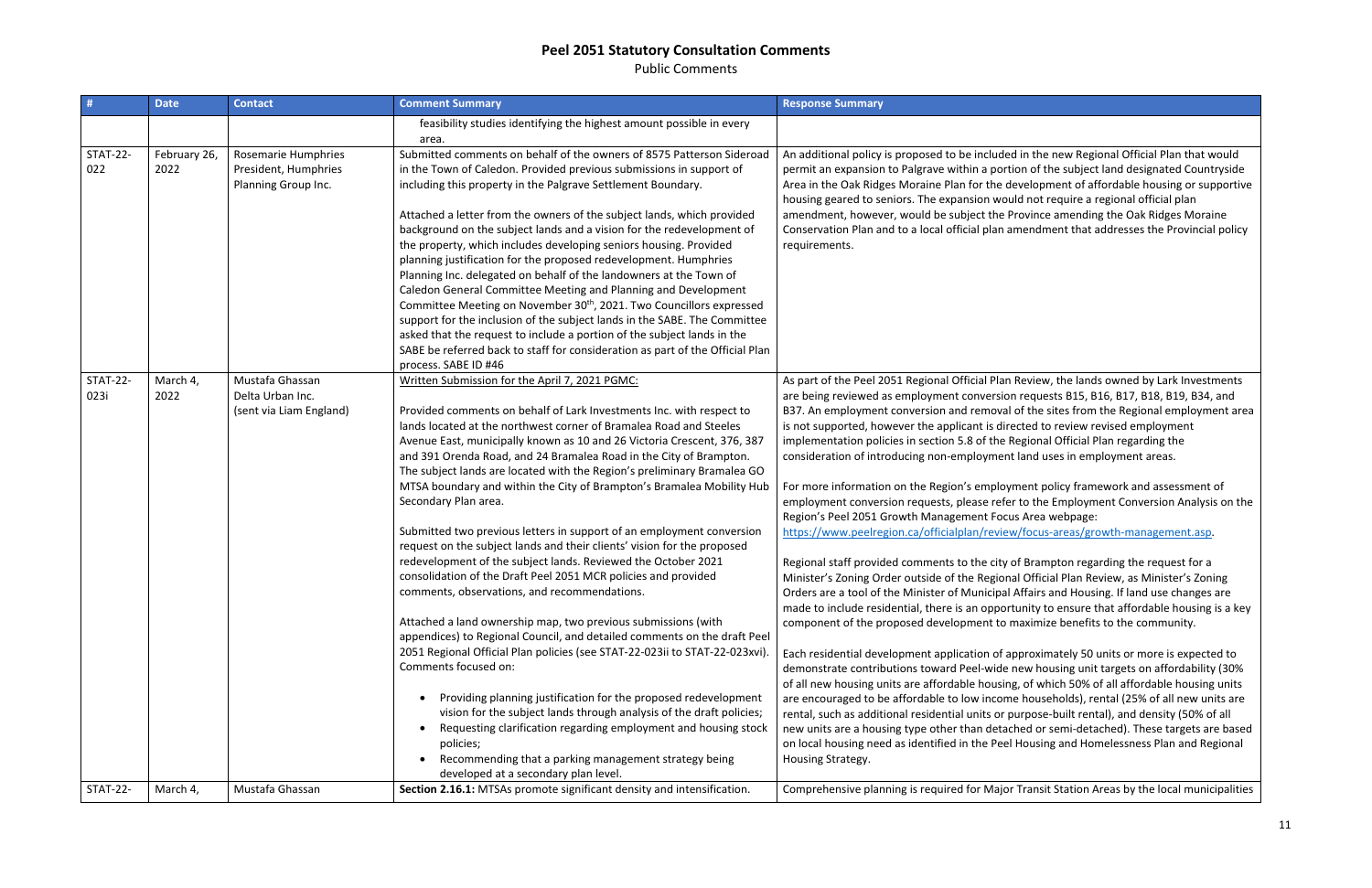Public Comments

| $\#$                      | <b>Date</b>      | <b>Contact</b>                                                 | <b>Comment Summary</b>                                                                                                                                                                                                                                                                                                                                                                                                                                                                                                                                                                                                                                                                                                                                                                                                                         | <b>Response Summary</b>                                                                                                                                                                                                                                                                                                                                                                                                                                                                                                                          |
|---------------------------|------------------|----------------------------------------------------------------|------------------------------------------------------------------------------------------------------------------------------------------------------------------------------------------------------------------------------------------------------------------------------------------------------------------------------------------------------------------------------------------------------------------------------------------------------------------------------------------------------------------------------------------------------------------------------------------------------------------------------------------------------------------------------------------------------------------------------------------------------------------------------------------------------------------------------------------------|--------------------------------------------------------------------------------------------------------------------------------------------------------------------------------------------------------------------------------------------------------------------------------------------------------------------------------------------------------------------------------------------------------------------------------------------------------------------------------------------------------------------------------------------------|
| 023ii                     | 2022             | Delta Urban Inc.<br>(sent via Liam England)                    | The area surrounding Bramalea GO is a prime site for<br>this; however, the site is located around human-made hazards such as<br>industrial uses. In order to meet provincial growth targets, development<br>should be able to take place on underserving lands such as low-density<br>industrial.                                                                                                                                                                                                                                                                                                                                                                                                                                                                                                                                              | to identify the authorized uses and minimum<br>policy requirements. This includes considerat<br>procedures to address land use compatibility<br>policies in the Region of Peel Official Plan.                                                                                                                                                                                                                                                                                                                                                    |
| <b>STAT-22-</b><br>023iii | March 4,<br>2022 | Mustafa Ghassan<br>Delta Urban Inc.<br>(sent via Liam England) | Section 5.6.17.13: Strategic Growth Areas include MTSAs as part of the<br>hierarchy that comprise these areas. The Bramalea GO area, including the<br>subject site are identified as a Priority MTSA.<br>The Lark proposal contributes to the vision of this policy as it supports the<br>transition from an existing low density employment area to a high-density<br>mixed-use complete community, while enhancing employment<br>opportunities available on site, supporting job growth and investments<br>made in public transit, as well as making excellent use of existing<br>infrastructure and community facilities in the surrounding area.                                                                                                                                                                                           | Noted. The Lark proposal has the potential to<br>infrastructure and community facilities in the                                                                                                                                                                                                                                                                                                                                                                                                                                                  |
| <b>STAT-22-</b><br>023iv  | March 4,<br>2022 | Mustafa Ghassan<br>Delta Urban Inc.<br>(sent via Liam England) | Section 5.6.19.5: Is there a tangible number of each type of units that is<br>required for development? In this regard, MTSAs, such<br>as the Bramalea GO MTSA, and the Lark proposal in particular, provide an<br>opportunity for accommodating a mix of residential and employment<br>uses at an increased density and intensification, taking advantage of<br>existing and planned infrastructure, public services and community<br>services and facilities.                                                                                                                                                                                                                                                                                                                                                                                | Each residential development application is e<br>options, including affordable housing. While<br>application meet each target, all applicants a<br>toward Peel-wide new housing unit targets o<br>affordable housing, of which 50% of all afford<br>affordable to low income households), rental<br>additional residential units or purpose-built r<br>housing type other than detached or semi-de<br>housing need as identified in the Peel Housin<br>Strategy. Developments should also demonst<br>municipal housing objectives such as compac |
| <b>STAT-22-</b><br>023v   | March 4,<br>2022 | Mustafa Ghassan<br>Delta Urban Inc.<br>(sent via Liam England) | Section 5.6.19.9 (h): Promoting an increase in density can, but not<br>necessarily, require a change in land uses - i.e., low-density industrial to<br>low/medium/high-density mixed-use. Appropriate guidelines and<br>development standards will apply to ensure land use compatibility and<br>mitigation of sensitive land uses.                                                                                                                                                                                                                                                                                                                                                                                                                                                                                                            | Noted. Former section 5.6.19.9 (h) has been<br>mitigation of sensitive land uses in accordanc<br>procedures.                                                                                                                                                                                                                                                                                                                                                                                                                                     |
| <b>STAT-22-</b><br>023vi  | March 4,<br>2022 | Mustafa Ghassan<br>Delta Urban Inc.<br>(sent via Liam England) | Section 5.6.19.9 (n): It is recognized that the lands consisting of the<br>Bramalea GO MTSA overlaps with the Employment Area shown on<br>Schedule Y6. The lands surrounding the Bramalea GO Mobility Hub are<br>currently entering a period of transformation. The Bramalea GO MTSA,<br>and the Lark proposal in particular, represents an opportunity to<br>integrate Employment Areas with non-employment uses, resulting in a<br>vibrant, mixed-use area, complete with residential, employment,<br>infrastructure (including transit) and community facilities, as noted in<br>policy 5.8.32. Further, in keeping with policy 5.8.32, the proposal will<br>contribute to opportunities for:<br>Increase in planned jobs<br>$\bullet$<br>Providing high density office uses<br>Mitigation and separation from current uses, while allowing | Noted. Planning for areas in transition to sup<br>comprehensively to support desired policy or<br>that may not transition in the near term.                                                                                                                                                                                                                                                                                                                                                                                                      |

densities as appropriate to meet Regional MTSA tion for provincial standards, guidelines, and and the Natural and Human Made Hazards

Reverage transit investment and utilize existing iarea.

expected to provide a range and mix of housing it is not expected that every development are expected to demonstrate contributions on affordability (30% of all new housing units are dable housing units are encouraged to be  $(25% of all new units are rental, such as$ rental), and density (50% of all new units are a etached). These targets are based on local ng and Homelessness Plan and Regional Housing trate consistency with Regional and local ct, complete, and mixed-use communities. revised to address land use compatibility and ce with provincial guidelines, standards and

oport a future vision should be done utcomes and protect existing uses and operations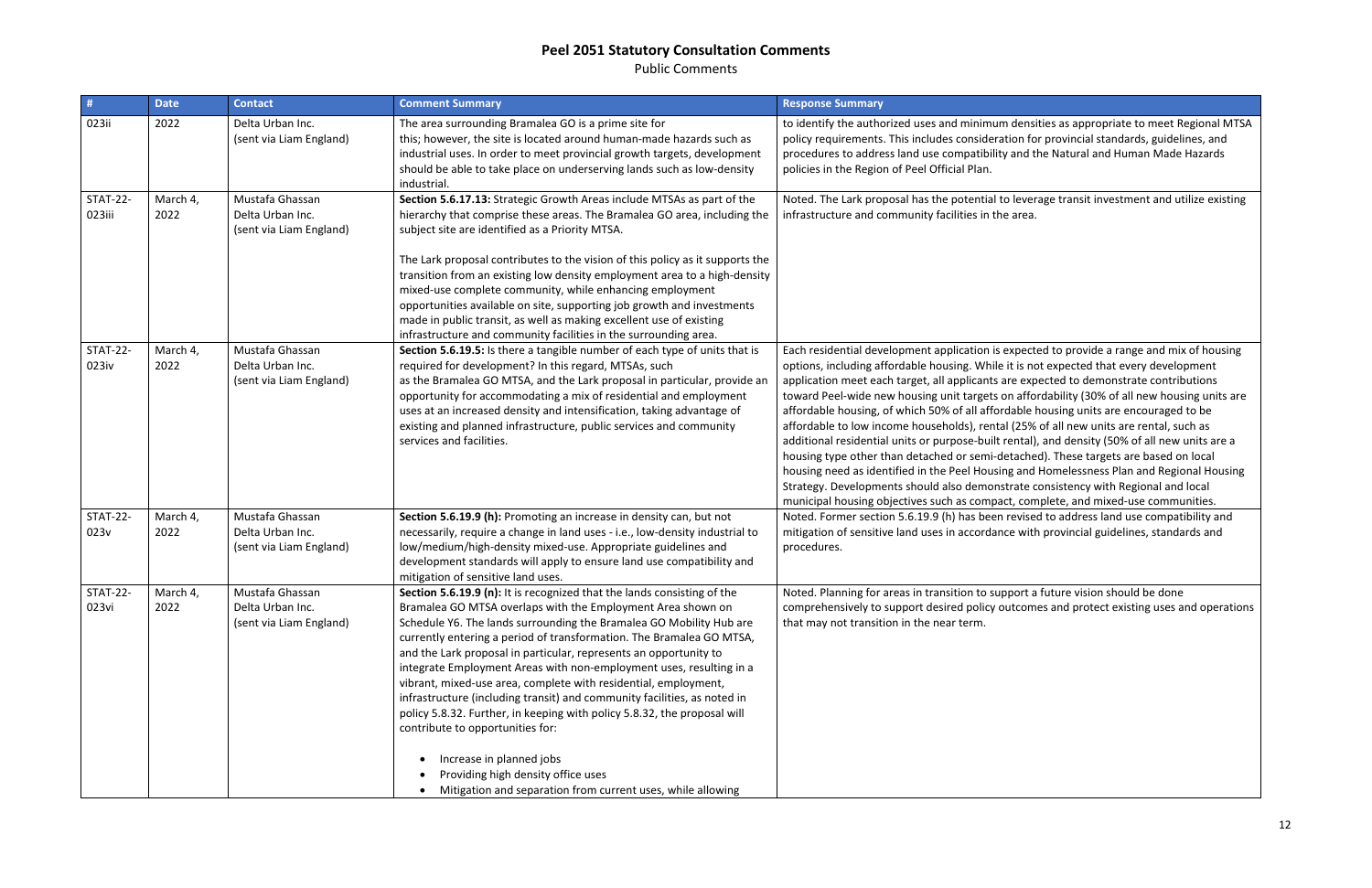Public Comments

| #                          | <b>Date</b>      | <b>Contact</b>                                                 | <b>Comment Summary</b>                                                                                                                                                                                                                                                                                                                                                                                                                                                                                                                                                                                                                                                                                                                                                                                       | <b>Response Summary</b>                                                                                                                                                                                                                                                                                                                                                                                                                                                                                                                                |
|----------------------------|------------------|----------------------------------------------------------------|--------------------------------------------------------------------------------------------------------------------------------------------------------------------------------------------------------------------------------------------------------------------------------------------------------------------------------------------------------------------------------------------------------------------------------------------------------------------------------------------------------------------------------------------------------------------------------------------------------------------------------------------------------------------------------------------------------------------------------------------------------------------------------------------------------------|--------------------------------------------------------------------------------------------------------------------------------------------------------------------------------------------------------------------------------------------------------------------------------------------------------------------------------------------------------------------------------------------------------------------------------------------------------------------------------------------------------------------------------------------------------|
|                            |                  |                                                                | current uses to continue integration of higher order transit<br>Development of complete communities that are transit<br>supportive                                                                                                                                                                                                                                                                                                                                                                                                                                                                                                                                                                                                                                                                           |                                                                                                                                                                                                                                                                                                                                                                                                                                                                                                                                                        |
| <b>STAT-22-</b><br>023vii  | March 4,<br>2022 | Mustafa Ghassan<br>Delta Urban Inc.<br>(sent via Liam England) | Section 5.8.2: The current low-density nature of industrial uses in the<br>area comprising the Bramalea GO MTSA is resulting in an area that is not<br>meeting the minimum MTSA density targets. The encouragement of<br>higher density mixed-use residential and employment on lands<br>comprising the Bramalea GO MTSA will support intensification and<br>alleviate the currently anticipated shortfall relative to projected density<br>targets by the Region of Peel for the Bramalea GO MTSA.                                                                                                                                                                                                                                                                                                          | The existing context of the Bramalea Go stati<br>delineation as a Primary MTSA in the Regiona<br>to be undertaken to meet the Regional policy<br>density uses will be proposed to support inte<br>density target of 150 people and jobs per hed                                                                                                                                                                                                                                                                                                        |
| <b>STAT-22-</b><br>023viii | March 4,<br>2022 | Mustafa Ghassan<br>Delta Urban Inc.<br>(sent via Liam England) | Section 5.8.5: Employment may be site specific - i.e., promoting a higher<br>density of office space in an MTSA would be of greater value. The policy<br>does not define what range of employment types will be needed.                                                                                                                                                                                                                                                                                                                                                                                                                                                                                                                                                                                      | Peel Region is planning for a diverse range of<br>high-density employment use such as Major (<br>Policy 5.8.28 directs existing and future emple<br>Pearson Airport and highway interchanges to<br>warehousing. The Region directs the local mu<br>employment designations to accommodate a<br>accordance with locational and market requir                                                                                                                                                                                                            |
| <b>STAT-22-</b><br>023ix   | March 4,<br>2022 | Mustafa Ghassan<br>Delta Urban Inc.<br>(sent via Liam England) | Section 5.8.7 and 5.8.21: Schedule Y6 of the draft ROPA identifies the<br>Bramalea GO Mobility Hub as a "Major Transit Station Area Subject to a<br>Flexible Employment Policy in the Regional Official Plan". Policy 5.8.32<br>represents a flexible employment area policy, and the comments noted<br>above on policy 5.6.19.9 reflect how the Bramalea GO MTSA, and the Lark<br>proposal in particular, contribute to achieving the objectives of the<br>flexible employment policy, including the provision of jobs/employment<br>uses.                                                                                                                                                                                                                                                                  | Noted. Comprehensive consideration is requi<br>Including leveraging transit investment by sup<br>Station Areas and protecting designated Emp<br>support traditional employment uses.                                                                                                                                                                                                                                                                                                                                                                   |
| <b>STAT-22-</b><br>023x    | March 4,<br>2022 | Mustafa Ghassan<br>Delta Urban Inc.<br>(sent via Liam England) | Section 5.9.2: It is unclear what an "adequate "supply of rental housing<br>stock refers to. There is no metric of measurement outlined to define<br>what the Region believes is "adequate".                                                                                                                                                                                                                                                                                                                                                                                                                                                                                                                                                                                                                 | Each residential development application is re<br>Peel-wide new housing unit targets (Table 4),<br>units be rental tenure (which could include ad<br>rental), and consistency with local and Regior                                                                                                                                                                                                                                                                                                                                                    |
| <b>STAT-22-</b><br>023xi   | March 4,<br>2022 | Mustafa Ghassan<br>Delta Urban Inc.<br>(sent via Liam England) | Section 5 - Table 4: It is not clear from the policies of the Draft ROPA<br>whether the implications of this from a market demand and cost<br>perspective was considered. From an implementation perspective, it can<br>be interpreted that every Secondary Plan Area, Block Plan Area, MTSA<br>Area, or individual site-specific Draft Plan is required to provide rental<br>units. This could potentially translate into a large number of units. It is<br>also noteworthy that a lot of condo units are purchased as investments<br>and are then rented out. While the Bramalea GO MTSA, and the Lark<br>proposal in particular can assist in contributing towards this goal, it is<br>recommended that the policy be revised to use progressive language such<br>as 'encourage' and 'strive to provide'. | Each residential development application is e<br>options, including affordable housing. While i<br>application meet each target, all applicants ar<br>toward Peel-wide new housing unit targets of<br>affordable housing, of which 50% of all afford<br>affordable to low income households), rental<br>additional residential units or purpose-built re<br>housing type other than detached or semi-de<br>housing need as identified in the Peel Housing<br>Strategy. Developments should also demonst<br>municipal housing objectives such as compac |
| <b>STAT-22-</b><br>023xii  | March 4,<br>2022 | Mustafa Ghassan<br>Delta Urban Inc.<br>(sent via Liam England) | Section 5.9.20: The draft ROPA policy refers to 'an appropriate proportion<br>of 1, 2 and 3+ bedroom unit types' but does not define what constitutes<br>'appropriate'.                                                                                                                                                                                                                                                                                                                                                                                                                                                                                                                                                                                                                                      | Former Policy 5.9.20 has been revised to dire<br>municipalities to provide a range of unit sizes<br>including the provision of two or more bedro<br>types may vary over time and shall align with<br>local municipal strategies, planning approval                                                                                                                                                                                                                                                                                                     |

ion reflect its industrial character. With proposed al Official Plan, and future land use planning work requirements. It is anticipated that higher nsification and the achievement of the minimum tare, which may occur after 2051.

employment opportunities. Policy 5.8.21 directs Office to Strategic Growth Areas, such as MTSAs. loyment areas near major facilities like the be protected for manufacturing and inicipalities in Policy 5.8.19 to identify diverse range of employment uses in rements for these uses.

ired to ensure all objectives of the Plan are meet. pporting higher density uses in Major Transit Ioyment Areas that are strategically located to

equired to demonstrate contributions towards including the target that 25% of all new housing dditional residential units or purpose-built ral housing objectives and policies.

Expected to provide a range and mix of housing it is not expected that every development re expected to demonstrate contributions on affordability (30% of all new housing units are lable housing units are encouraged to be  $(25% of all new units are rental, such as$ ental), and density (50% of all new units are a etached). These targets are based on local ng and Homelessness Plan and Regional Housing trate consistency with Regional and local t, complete, and mixed-use communities. ect the Region to ccollaborate with local in new multi-unit residential developments, iom family-sized units. The proportion of unit I housing need as identified through Regional and processes, needs assessments, and market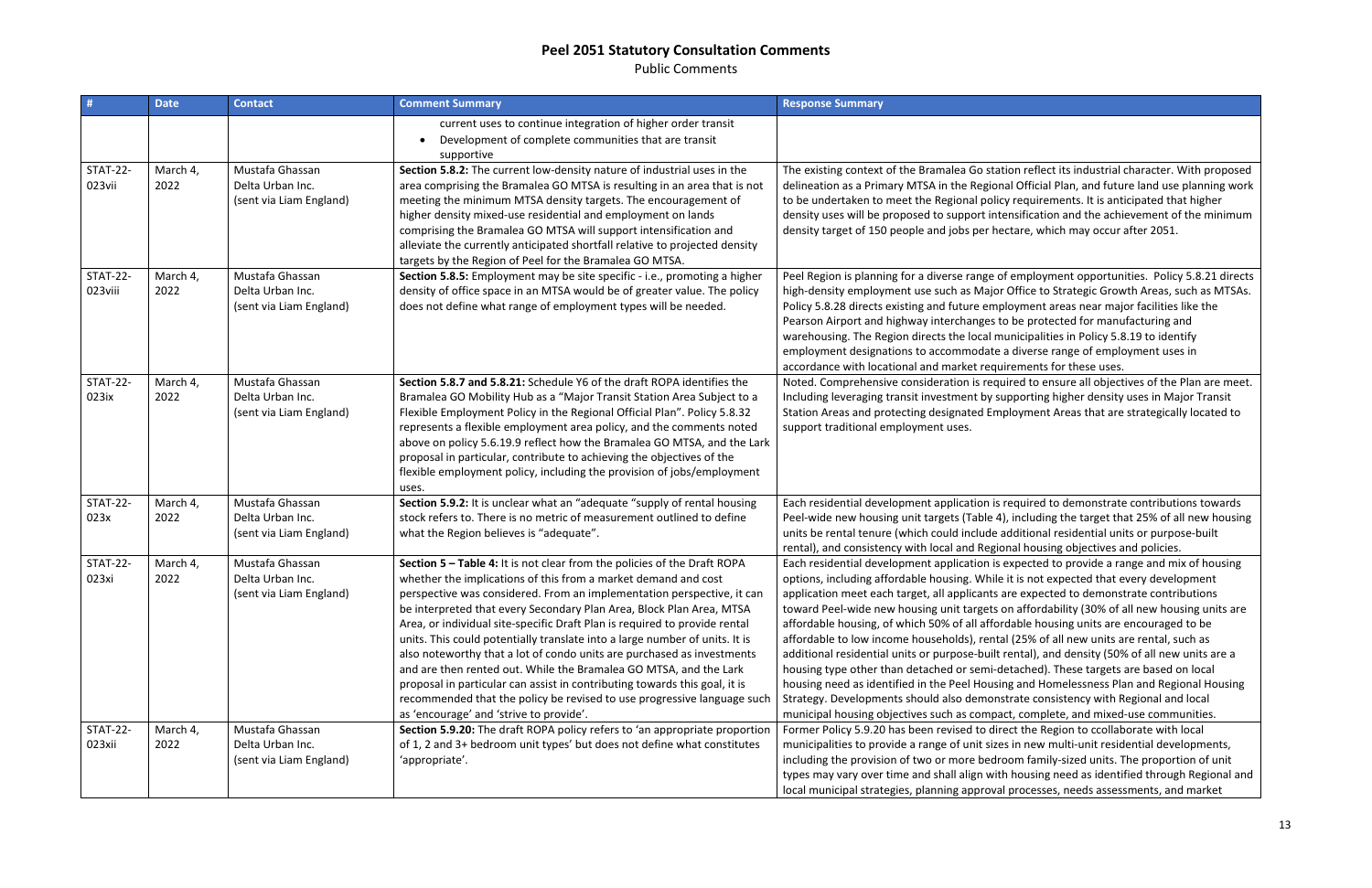Public Comments

| #                          | <b>Date</b>                               | <b>Contact</b>                                                                                                                 | <b>Comment Summary</b>                                                                                                                                                                                                                                                                                                                                                                                                                                                                                                                                                                                                                                                                                                                                                                                                                                                                                                                                                                                                                                                                                        | <b>Response Summary</b>                                                                                                                                                                                                                                                                                                                                                                                                                                                                                                                                                                                                                                                                                                                                         |
|----------------------------|-------------------------------------------|--------------------------------------------------------------------------------------------------------------------------------|---------------------------------------------------------------------------------------------------------------------------------------------------------------------------------------------------------------------------------------------------------------------------------------------------------------------------------------------------------------------------------------------------------------------------------------------------------------------------------------------------------------------------------------------------------------------------------------------------------------------------------------------------------------------------------------------------------------------------------------------------------------------------------------------------------------------------------------------------------------------------------------------------------------------------------------------------------------------------------------------------------------------------------------------------------------------------------------------------------------|-----------------------------------------------------------------------------------------------------------------------------------------------------------------------------------------------------------------------------------------------------------------------------------------------------------------------------------------------------------------------------------------------------------------------------------------------------------------------------------------------------------------------------------------------------------------------------------------------------------------------------------------------------------------------------------------------------------------------------------------------------------------|
|                            |                                           |                                                                                                                                |                                                                                                                                                                                                                                                                                                                                                                                                                                                                                                                                                                                                                                                                                                                                                                                                                                                                                                                                                                                                                                                                                                               | studies.                                                                                                                                                                                                                                                                                                                                                                                                                                                                                                                                                                                                                                                                                                                                                        |
| <b>STAT-22-</b><br>023xiii | March 4,<br>2022                          | Mustafa Ghassan<br>Delta Urban Inc.<br>(sent via Liam England)                                                                 | Section 5.9.43 (b): This policy appears to contradict policy 5.9.12 and<br>Table 4 of the draft ROPA, where previously, affordable housing unit<br>targets were expressed as a percentage of units; however, within this<br>policy it states a percentage of the GFA. It is recommended that this<br>policy and the previous policies of the draft ROPA be resolved.                                                                                                                                                                                                                                                                                                                                                                                                                                                                                                                                                                                                                                                                                                                                          | The inclusionary zoning policy framework has<br>to maximize the gross floor area, or an equiva<br>affordable housing through inclusionary zonir<br>financial viability.<br>As affordable housing secured through inclus<br>or an equivalent percentage of units, which w<br>demonstration towards the Peel-wide new ho                                                                                                                                                                                                                                                                                                                                                                                                                                          |
| <b>STAT-22-</b><br>023xiv  | March 4,<br>2022                          | Mustafa Ghassan<br>Delta Urban Inc.<br>(sent via Liam England)                                                                 | Section 5.9.43 (c): This policy is unclear as to what the threshold is for<br>"moderate income households" and what process or mechanism is used<br>to determine this. In addition, the policy does not indicate whether<br>revisions to this threshold require an Official Plan Amendment to<br>implement.                                                                                                                                                                                                                                                                                                                                                                                                                                                                                                                                                                                                                                                                                                                                                                                                   | contradiction with other policies.<br>The Regional Official Plan glossary contains th<br>moderate income households in the context<br>thresholds would not require an Official Plan<br>calculated annually based on this definition a<br>Statement, 2020.                                                                                                                                                                                                                                                                                                                                                                                                                                                                                                       |
| <b>STAT-22-</b><br>023xv   | March 4,<br>2022                          | Mustafa Ghassan<br>Delta Urban Inc.<br>(sent via Liam England)                                                                 | Section 5.9.43 (d): The target seems high and does not account for<br>market demand dictating the type and size of units. The prescriptive<br>nature of this policy may make it too ambitious and may result in<br>unintended consequences or reactions within the housing market. Our<br>preference is to have policies that are general and encouraging, as<br>opposed to prescriptive.                                                                                                                                                                                                                                                                                                                                                                                                                                                                                                                                                                                                                                                                                                                     | The inclusionary zoning policy framework has<br>to reference Policy 5.9.13 [note: formerly 5.9<br>two or more bedroom family-sized units, for                                                                                                                                                                                                                                                                                                                                                                                                                                                                                                                                                                                                                   |
| <b>STAT-22-</b><br>023xvi  | March 4,<br>2022                          | Mustafa Ghassan<br>Delta Urban Inc.<br>(sent via Liam England)                                                                 | Section 5.10.32.16: Parking Management strategies should be developed<br>at a secondary plan level to ensure good planning practices and to<br>manage transportation infrastructure. The Lark proposal is well<br>positioned to take advantage of existing and planned transit<br>infrastructure, including the higher-order Bramalea GO Station.                                                                                                                                                                                                                                                                                                                                                                                                                                                                                                                                                                                                                                                                                                                                                             | The intent of 5.10.32.16 policy is to provide a<br>ensure good planning practices and to manag                                                                                                                                                                                                                                                                                                                                                                                                                                                                                                                                                                                                                                                                  |
| <b>STAT-22-</b><br>026     | March 10,<br>2022 to<br>March 28,<br>2022 | [327 form comments were<br>received by the Region by<br>March 28, 2022 - see list<br>below for complete list of<br>submitters] | Written Submission for the April 7, 2022 PGMC Meeting:<br>Urged Regional Council reject the draft Peel 2051 Official Plan presented<br>to PGMC on February 3, 2022, and to direct staff to prepare a new draft<br>Official Plan which accommodates the same jobs and the same number<br>and mix of homes within Peel Region's existing settlement area<br>boundaries.<br>Peel Region can do this without breaching provincial land use planning<br>rules by planning for more compact and affordable houses, semis and<br>townhomes with less parking, and by requiring more land-efficient, job-<br>dense use of employment lands. There is no excuse for defying the clear<br>marching orders given by the 73% of respondents in the Region's Official<br>Plan consultations who expressly demanded that Council accommodate<br>growth without further boundary expansion.<br>Further expansion of the settlement area boundary would be disastrous<br>for the Region's natural heritage and farmland, because it would commit<br>Peel, for 30 years, to roughly double the rate at which it destroys green | Over 60 technical studies have been undertal<br>plan for the addition of 700,000 people and 3<br>30 years.<br>Approximately 75% (530,000 people and 280<br>2021 and 2051 will be directed to existing set<br>Mississauga. 70% of new residential units will<br>primarily in areas where there is existing or p<br>Regarding the settlement area boundary expa<br>2051, technical studies assessed the impact o<br>Region's Agricultural System and Greenlands<br>was considered in Scoped Subwatershed and<br>studies. The evaluation of alternative location<br>minimizing, and mitigating impacts was addre<br>A diverse range of stakeholders have been co<br>process. These stakeholders have included Pr<br>conservation authorities, school boards, trans |

been updated to revise former Policy 5.9.43) b) alent percentage of units, to be secured as ng where market conditions demonstrate

ionary zoning can be provided as gross floor area vould be considered the applicant's ousing unit target on affordability, there is no

he definition of affordable housing and low and of ownership and rental housing. Updating the Amendment as affordability thresholds are nd are consistent with the Provincial Policy

Soleen updated to revise former Policy 5.9.43 d) .20] and provide a range of unit sizes, including units secured through inclusionary zoning;

high level policy framework to do exactly this: ge transportation infrastructure.

ken to support Region of Peel Official Plan and 335,000 jobs coming to Peel Region over the next

,000 jobs) of Peel's forecasted growth between ttlement areas in Brampton, Caledon, and I be in townhouse and apartment-built forms, lanned transit services.

ansion recommended through Region's Peel of the location of settlement expansion on the System, including on Prime Agricultural Areas, Agricultural Impact Assessment (AIA) technical ns for settlement expansion based on avoiding, essed.

I onsulted throughout the Official Plan Review rovincial agencies, local municipalities, sportation authorities, members of the public,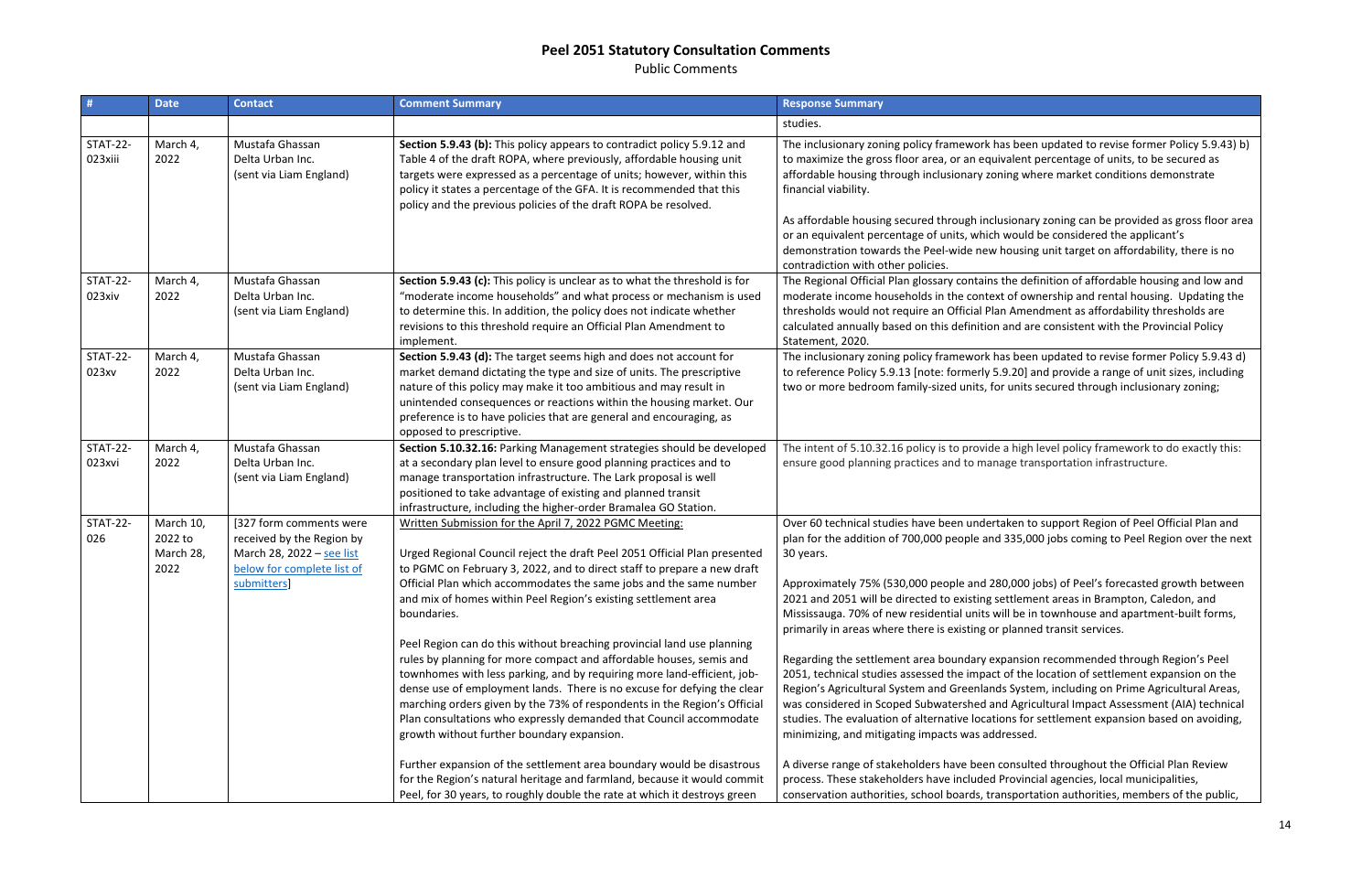Public Comments

| #               | <b>Date</b> | <b>Contact</b>               | <b>Comment Summary</b>                                                                                                                                                                                                                                                                                                                                                                                                                                                                                                                                                                                                                                                                                                                                                                                                                                                                                                                                                                                                                                                                                                                                                                                                                                                                                                                                                                                                                                                                                                                                                                                                                                                                                                                                                                                                                                                                    | <b>Response Summary</b>                                                                                                                                                                                                                                                                                                                                                                                                                                                                                                                                                                                                                                                                                                                                                                                                                                                                                                                                                                                                                                                                                                                                                                                                                                                                                                                   |
|-----------------|-------------|------------------------------|-------------------------------------------------------------------------------------------------------------------------------------------------------------------------------------------------------------------------------------------------------------------------------------------------------------------------------------------------------------------------------------------------------------------------------------------------------------------------------------------------------------------------------------------------------------------------------------------------------------------------------------------------------------------------------------------------------------------------------------------------------------------------------------------------------------------------------------------------------------------------------------------------------------------------------------------------------------------------------------------------------------------------------------------------------------------------------------------------------------------------------------------------------------------------------------------------------------------------------------------------------------------------------------------------------------------------------------------------------------------------------------------------------------------------------------------------------------------------------------------------------------------------------------------------------------------------------------------------------------------------------------------------------------------------------------------------------------------------------------------------------------------------------------------------------------------------------------------------------------------------------------------|-------------------------------------------------------------------------------------------------------------------------------------------------------------------------------------------------------------------------------------------------------------------------------------------------------------------------------------------------------------------------------------------------------------------------------------------------------------------------------------------------------------------------------------------------------------------------------------------------------------------------------------------------------------------------------------------------------------------------------------------------------------------------------------------------------------------------------------------------------------------------------------------------------------------------------------------------------------------------------------------------------------------------------------------------------------------------------------------------------------------------------------------------------------------------------------------------------------------------------------------------------------------------------------------------------------------------------------------|
|                 |             |                              | space. While Peel Region used about 483 acres per year 2001 and 2019<br>the new plans would see the Region burn through roughly 27,500 more<br>acres by 2051. Expansion would destroy the fragile ecology of the<br>Campbell's Cross Creek and other upper tributaries of West Humber<br>River, which provide some of the last remaining habitat for the<br>endangered redside dace and would destroy quality farmland that<br>Ontario and Canada simply cannot spare.<br>Squandering the next 30 years of new residents and jobs on more sprawl<br>would abandon our climate change obligations and betray the vast<br>majority of existing Peel Region residents, because that growth is needed<br>to complete existing neighbourhoods and make alternatives to driving<br>viable. When surveyed, 64% of Peel Region's residents said they'd "much<br>prefer" to live in a neighbourhood where they "didn't need to use a car to<br>do [their'] shopping, recreation, entertainment, or commutes to work or<br>school."<br>None of the arguments being used to argue that Peel Region must extend<br>its settlement area boundary hold up to scrutiny. Peel Region can achieve<br>a much higher intensification rate than proposed in the draft Peel 2051<br>Official Plan without "an insufficient proportion of family-sized units" by<br>aggressively reforming zoning to add more compact single- and semi-<br>detached homes and townhouses to established low-rise neighborhoods<br>and bringing them up to transit-supportive densities. Peel can achieve<br>transit-supportive densities (90-100+ people per hectare) in existing<br>designated greenfield areas by planning and zoning for modest family<br>homes with reduced on-lot parking.<br>The draft Peel 2051 Official Plan is a plan to fail. It is Council's<br>responsibility to slam the brakes and change course. | among others. All input received from stakeh<br>been considered by Regional staff and inform<br>Official Plan.<br>The recommended Region of Peel Official Pla<br>balances multiple objectives with consideration<br>communities, the protection of natural syster<br>accommodate the forecasted growth in a ma<br>employment, while avoiding shortages that w<br>employment opportunities.<br>If Peel does not continue to plan for balanced<br>there are risks in terms of quality of life, hous<br>development beyond Peels borders.<br>Proceeding with the MCR at this time will brir<br>for a complete community including respond<br>manner that is balanced and sustainable, exc<br>targets, does not require Highway 413, is wal<br>healthy, plans for a diverse range of jobs and<br>protects and manages our natural heritage sy<br>Not proceeding with the MCR at this time cou<br>place official plan policies for Peel; risk to ong<br>of enabling policies for Major Transit Station.<br>housing; more potential for privately initiated<br>interests upon appeal; and additional Ministe<br>comprehensively planned or consider public a<br>For further information, please see the comm<br>and Growth Management Committee reports<br>Overview of Recent Matters Pertaining to<br>Summary of the Peel 2051 Regional Offici |
|                 |             |                              |                                                                                                                                                                                                                                                                                                                                                                                                                                                                                                                                                                                                                                                                                                                                                                                                                                                                                                                                                                                                                                                                                                                                                                                                                                                                                                                                                                                                                                                                                                                                                                                                                                                                                                                                                                                                                                                                                           | Review and a New Region of Peel Official<br>Appendix V and the presentation)<br>Please also see a response to similar commer<br>Public Comment Response Table found on the<br>https://www.peelregion.ca/officialplan/revie                                                                                                                                                                                                                                                                                                                                                                                                                                                                                                                                                                                                                                                                                                                                                                                                                                                                                                                                                                                                                                                                                                                |
| <b>STAT-22-</b> | March 14,   | <b>Rick Coburn</b>           | Written Submission for the April 7 <sup>th</sup> , 2022 PGMC Meeting:                                                                                                                                                                                                                                                                                                                                                                                                                                                                                                                                                                                                                                                                                                                                                                                                                                                                                                                                                                                                                                                                                                                                                                                                                                                                                                                                                                                                                                                                                                                                                                                                                                                                                                                                                                                                                     |                                                                                                                                                                                                                                                                                                                                                                                                                                                                                                                                                                                                                                                                                                                                                                                                                                                                                                                                                                                                                                                                                                                                                                                                                                                                                                                                           |
| 027             | 2022        | Partner, BLG                 |                                                                                                                                                                                                                                                                                                                                                                                                                                                                                                                                                                                                                                                                                                                                                                                                                                                                                                                                                                                                                                                                                                                                                                                                                                                                                                                                                                                                                                                                                                                                                                                                                                                                                                                                                                                                                                                                                           | Throughout the Peel 2051 process, this quadi<br>suitable for either community or employmen                                                                                                                                                                                                                                                                                                                                                                                                                                                                                                                                                                                                                                                                                                                                                                                                                                                                                                                                                                                                                                                                                                                                                                                                                                                |
|                 |             | (sent via Matthew Van Bakel) | Provided comments on behalf of Cedar City Development Ltd., owner of<br>13070 Heart Lake Road in Caledon, which is within the proposed SABE.                                                                                                                                                                                                                                                                                                                                                                                                                                                                                                                                                                                                                                                                                                                                                                                                                                                                                                                                                                                                                                                                                                                                                                                                                                                                                                                                                                                                                                                                                                                                                                                                                                                                                                                                              | suggested for community in earlier versions o<br>extension of Mayfield West. However, the ard                                                                                                                                                                                                                                                                                                                                                                                                                                                                                                                                                                                                                                                                                                                                                                                                                                                                                                                                                                                                                                                                                                                                                                                                                                             |

olders through public consultation efforts has ed the recommended draft Region of Peel

In plans for growth to 2051 in a manner that ion for planning complete, sustainable ms and impact to agriculture. This approach will nner that addresses all forms of housing and vould increase the costs of housing and reduce

I growth that responds to household needs, ing affordability, and leap frogging of

ng forward new and updated policies that plan ing to climate change, managing growth in a eeds provincial intensification and density kable, transit-supportive, fiscally responsible, housing, includes affordable housing, and ystem, agricultural lands, and rural landscapes

uld result in the Province stepping in to put in zoing local municipal official plan updates; a lack Areas, Inclusionary Zoning, and affordable depolications to proceed contrary to Peel er's Zoning Orders that may not be and stakeholder input.

entary in the following April 7, 2022 Planning and presentation:

the New Peel 2051 Official Plan ial Plan Review and Municipal Comprehensive Plan for Regional Council Adoption (see

nts STAT-21-067 and STAT-21-316 in the 2021 e Peel 2051 public consultations webpage: w/fall-consultation.asp.

rant has been considered for, and determined as, nt uses. The primary reason for this area being of the mapping was their proximity as an ea is also separated from Mayfield West by the te, it could also function well as employment to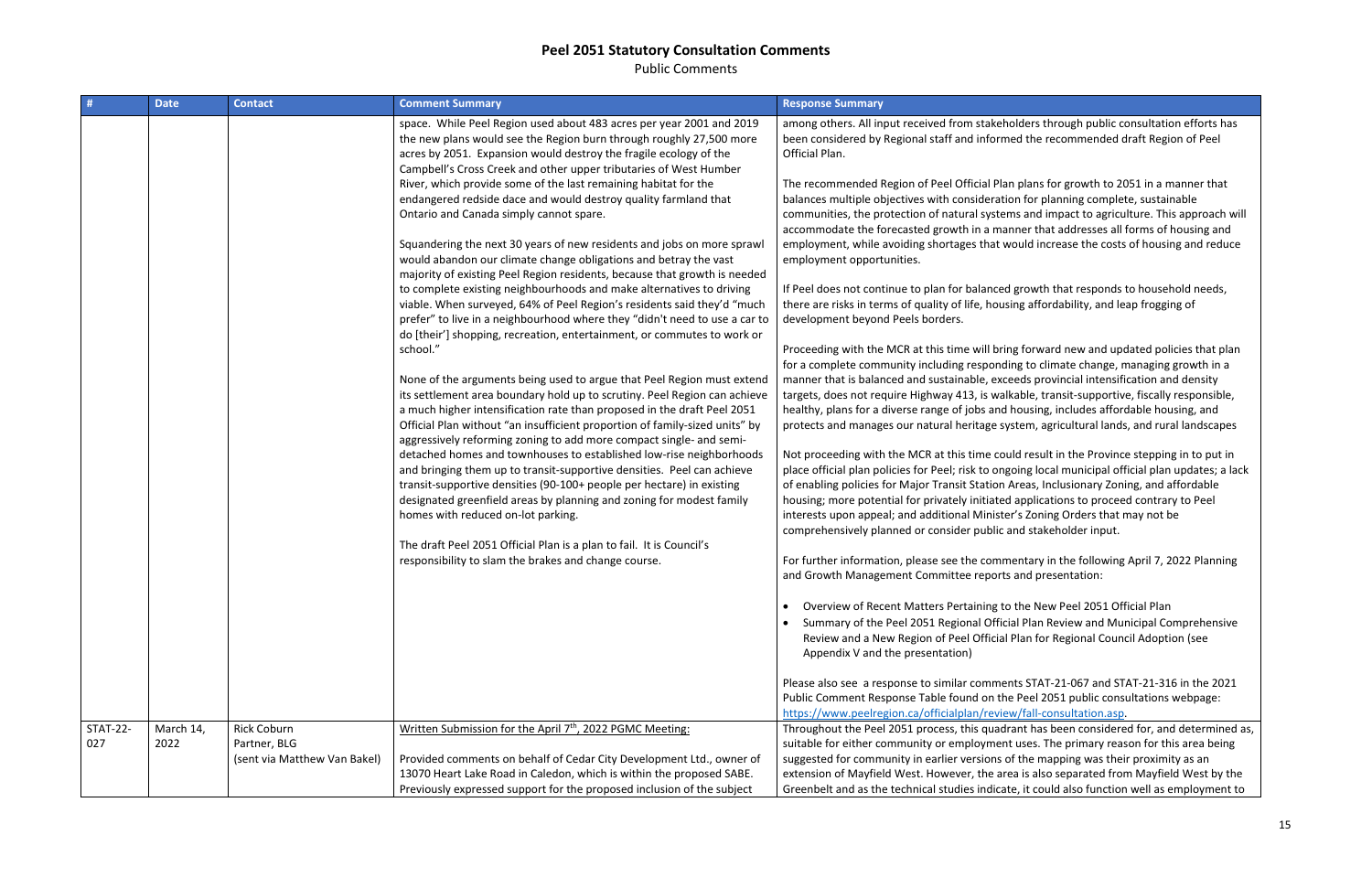Public Comments

| #                      | <b>Date</b>       | <b>Contact</b>      | <b>Comment Summary</b>                                                                                                                                                                                                                                                                                                                                                                                                                                                                                                                                            | <b>Response Summary</b>                                                                                                                                                                                                                                                                                                |
|------------------------|-------------------|---------------------|-------------------------------------------------------------------------------------------------------------------------------------------------------------------------------------------------------------------------------------------------------------------------------------------------------------------------------------------------------------------------------------------------------------------------------------------------------------------------------------------------------------------------------------------------------------------|------------------------------------------------------------------------------------------------------------------------------------------------------------------------------------------------------------------------------------------------------------------------------------------------------------------------|
|                        |                   |                     | lands within the Community Area Designation.<br>In December 2021, the Town of Caledon's submission to the Region<br>requested revisions to the proposed SABE mapping, including changing<br>the proposed designation of the subject lands from Community Area to<br>Employment Area.<br>The landowner delegated to Regional Council on February 3, 2022                                                                                                                                                                                                           | reinforce the clustering of employment activity<br>other employment uses around Old School Rd.<br>After further review, staff is recommending tha<br>lands remain employment in response to comn<br>support a cluster of employment activity along<br>remainder of the property (approximately 21 h<br>community area. |
|                        |                   |                     | indicating they do not support this change to their lands. Additionally, in<br>their latest correspondence, dated March 14, 2022, they have suggested<br>further reasons as to why they do not support the change from<br>community to employment. Those reasons include that there has been no<br>indication that these lands are necessary for employment based on<br>Hemson's review of them in relation to the LNA, and that the technical<br>studies support community uses.                                                                                 | The 'Commercial and Employment' study by Cu<br>planned population in Mayfield West will gener<br>The proposed community lands that have front<br>to be an appropriate location for future retail u<br>employment area along the west side of the He                                                                    |
|                        |                   |                     | Correspondence also expressed disappointment that the Hemson memo<br>responding to Caledon comments was not released to the public earlier<br>to allow Cedar City to refer to this information as part of their delegation.<br>[Attached: Planning Justification Letter prepared by MHBC, dated March                                                                                                                                                                                                                                                             |                                                                                                                                                                                                                                                                                                                        |
| <b>STAT-22-</b><br>028 | March 16,<br>2022 | Rosalind S. Feldman | 14, 2022 in support of Community Area designation of the subject lands]<br>Peel Regional Council should reject the draft recommended Settlement<br>Area Boundary Expansion and policies, and any SABE, and to instead<br>direct staff to prepare a growth concept which accommodates the next<br>30 years of Peel Region's new homes and workplaces within its existing<br>Settlement.<br>Peel must use the next 30 years to fix its 20 <sup>th</sup> century planning mistakes,<br>not to double down on them. Vote no to settlement area boundary<br>expansion. | See responses to STAT-22-026 in this comment<br>the 2021 Public Comment Response Table foun<br>webpage: https://www.peelregion.ca/officialpl                                                                                                                                                                           |
|                        |                   |                     | Asked Peel Regional Council to reject the draft recommended Settlement<br>Area Boundary Expansion and policies, and any SABE, and to instead<br>direct staff to prepare a growth concept which accommodates the next<br>30 years of Peel Region's new homes and workplaces within its existing<br>Settlement Area Boundaries.                                                                                                                                                                                                                                     |                                                                                                                                                                                                                                                                                                                        |
|                        |                   |                     | While Peel Region used about 482 acres per year 2001 and 2019 the new<br>plans would see the Region burn through roughly 27,500 more acres by<br>2051. This would destroy the fragile ecology of the Campbell's Cross<br>Creek and other upper tributaries of West Humber River, which provide<br>some of the last remaining habitat for the endangered Redside Dace and<br>would destroy quality farmland that Ontario and Canada simply cannot<br>spare.                                                                                                        |                                                                                                                                                                                                                                                                                                                        |

vity around the potential highway interchange and

that approximately 18 hectares of the subject mments from the Town of Caledon and to ng the frontage of Heart Lake Road. The L hectares) is proposed to be changed to

Cushman and Wakefield concluded that the nerate demand for new retail-commercial uses. ontage onto Old School Road have the potential il uses and also provide a transition between the **Heart Lake Road frontage and the Greenbelt.** 

ent table, and STAT-21-067 and STAT-21-316 in ound on the Peel 2051 public consultations alplan/review/fall-consultation.asp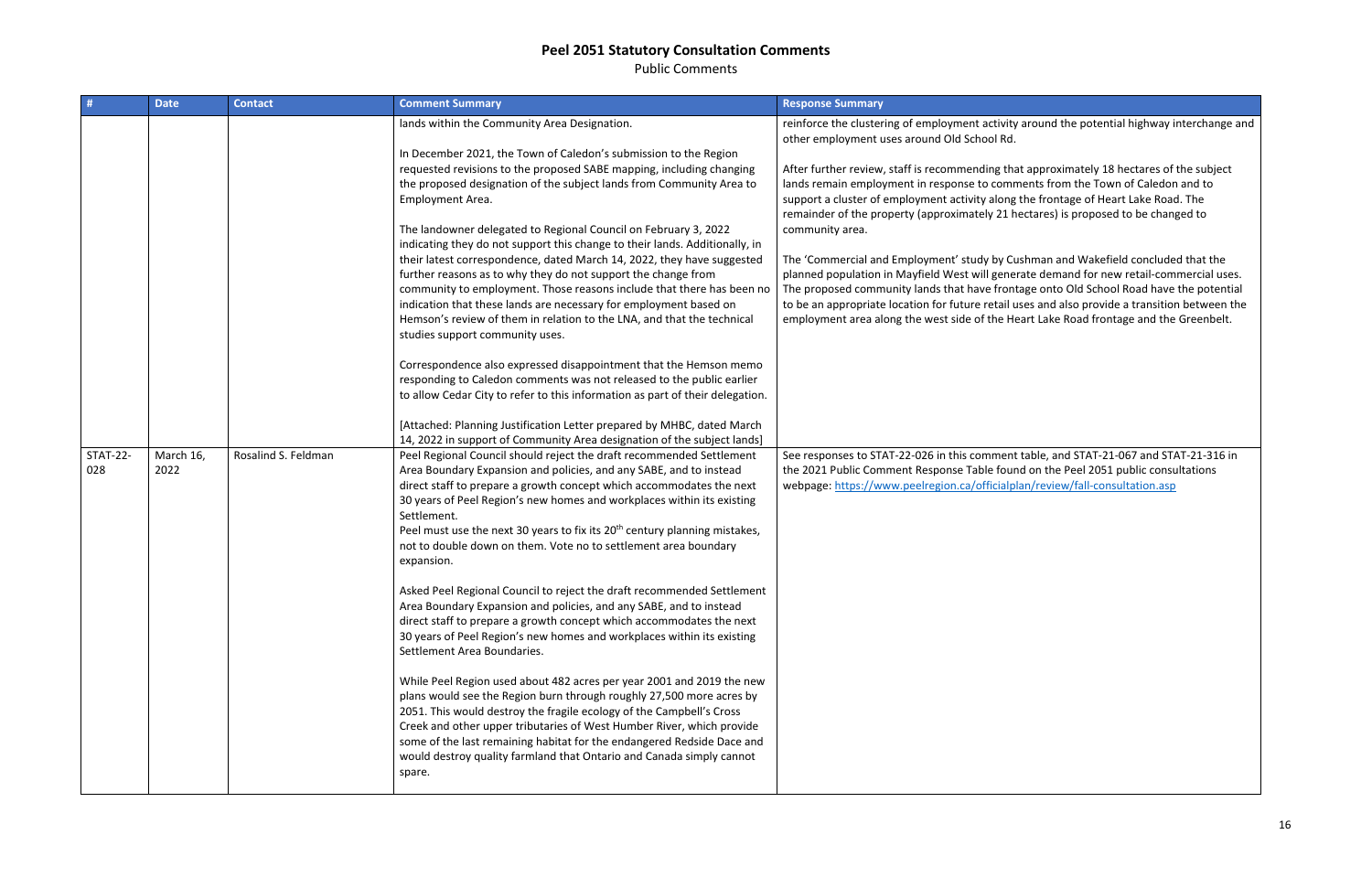Public Comments

| #                       | <b>Date</b>       | <b>Contact</b>                                                                    | <b>Comment Summary</b>                                                                                                                                                                                                                                                                                                                                                                                                                                                                                                                                                                                                                                                                                                                                                                                                                                                                                                                                                                                                                                                                                                                                                                                                                                    | <b>Response Summary</b>                                                                                                                                                                                                                                                                                                                                                                                                                                                                                                                                                                                                                                                                                                                                                                                   |
|-------------------------|-------------------|-----------------------------------------------------------------------------------|-----------------------------------------------------------------------------------------------------------------------------------------------------------------------------------------------------------------------------------------------------------------------------------------------------------------------------------------------------------------------------------------------------------------------------------------------------------------------------------------------------------------------------------------------------------------------------------------------------------------------------------------------------------------------------------------------------------------------------------------------------------------------------------------------------------------------------------------------------------------------------------------------------------------------------------------------------------------------------------------------------------------------------------------------------------------------------------------------------------------------------------------------------------------------------------------------------------------------------------------------------------|-----------------------------------------------------------------------------------------------------------------------------------------------------------------------------------------------------------------------------------------------------------------------------------------------------------------------------------------------------------------------------------------------------------------------------------------------------------------------------------------------------------------------------------------------------------------------------------------------------------------------------------------------------------------------------------------------------------------------------------------------------------------------------------------------------------|
|                         |                   |                                                                                   | Squandering the next 30 years of new residents and jobs on more sprawl<br>would abandon our climate change obligations and betray the vast<br>majority of existing Peel Region residents, because that growth is needed<br>to complete existing neighborhoods and make alternatives to driving<br>viable. When surveyed, 64% of Peel Region's residents said they would<br>"much prefer" to live in a neighborhood as is than over-populated.                                                                                                                                                                                                                                                                                                                                                                                                                                                                                                                                                                                                                                                                                                                                                                                                             |                                                                                                                                                                                                                                                                                                                                                                                                                                                                                                                                                                                                                                                                                                                                                                                                           |
| <b>STAT-22-</b><br>029  | March 21,<br>2022 | Carleigh Oude-Reimerink<br>Senior Planner, Project<br>Manager, Armstrong Planning | Submitted comments on behalf of Tribal Partners Canada Inc., owner of<br>12489 and 12861 Dixie Road in the Town of Caledon. The subject lands<br>are currently included in the draft SABE as Community Area. Requested<br>that the subject lands be designated to permit employment uses as a<br>result of their proximity to current and planned transportation routes.<br>Provided planning justification for this request.<br>Argued that the current established transportation network (Highway<br>410) should be heavily considered when designating future land uses.<br>Attached a carbon emissions calculation comparison from sites to the<br>Highway 410 interchange, which found that the anticipated carbon<br>emissions from the subject lands would be less than other lands currently<br>proposed for employment uses.                                                                                                                                                                                                                                                                                                                                                                                                                    | Staff agree that there is merit in lands with fr<br>employment uses to leverage its proximity to<br>Dixie Road as a goods movement corridor and<br>south and west of the subject site along the I<br>Staff are recommending that approximately 7<br>Road be changed from community area to en<br>community area.                                                                                                                                                                                                                                                                                                                                                                                                                                                                                          |
| <b>STAT-22-</b><br>030i | March 22,<br>2022 | Karen Bennett<br>Partner, GSAI                                                    | Provided comments on behalf of CBM Aggregates to supplement previous<br>comments provided in August 2020.<br>Noted that by advancing mapping/policies related to the natural<br>environment, water resources, and agriculture without recognizing or<br>advancing mapping/policies related to aggregates concurrently, the<br>Region may be adopting policies for the former which are in conflict with<br>the Growth Plan, the Greenbelt Plan, the Oak Ridges Moraine<br>Conservation Plan, and the Lake Simcoe Protection Plan. Provided<br>examples using specific policy comments pertaining to the October 1 <sup>st</sup><br>consolidation of tracked-change ROP policies - see STAT-22-030ii to STAT-<br>22-030iv.<br>Should the Region proceed to approve the updated natural heritage,<br>water resources, and agricultural policies in advance of updating<br>aggregate policies, GSAI recommends that the Region consider adding a<br>policy into the ROP that states: "In the event of a conflict between the<br>Provincial Plans and the Region of Peel Official Plan related to mineral<br>aggregates resources, the provisions of the Provincial Plans shall prevail."<br>Requested the opportunity to meet with the Region to discuss the | All comments received regarding mineral agg<br>considered as part of the Aggregates Policy R<br>Official Plan Review.<br>Please note that proposed revisions to the Re<br>recognition of the conflict provisions contain<br>Greenbelt Plan, Oak Ridges Moraine Conserv<br>and Lake Simcoe Protection Plan in Sections 2<br>Official Plan.<br>No further revisions to the policies are recom<br>The Greenlands System Core Areas policy est<br>provincial and Regional policy direction and c<br>Policy Statement. The Core Areas policy appl<br>more restrictive than provincial plans and the<br>stated in provincial policy. In the event of a co<br>In this regard, it is noted that all of the releva<br>Provincial Policy Statement, Growth Plan, Gre<br>Ridges Moraine Conservation Plan contain pr |
|                         |                   |                                                                                   | aforementioned concerns.                                                                                                                                                                                                                                                                                                                                                                                                                                                                                                                                                                                                                                                                                                                                                                                                                                                                                                                                                                                                                                                                                                                                                                                                                                  | municipal official plans to establish policies th<br>minimum standards provided there is no con<br>ability of municipalities to implement more re<br>expressly limit the ability of municipalities to<br>respect to mineral aggregates are the Greent                                                                                                                                                                                                                                                                                                                                                                                                                                                                                                                                                     |

rontage along Dixie Road being designated for  $\theta$  400 series highways, support this segment of d align with the employment uses proposed just Dixie frontage.

70 hectares of the subject lands fronting on Dixie mployment area, leaving the remaining lands as

gregate resources have been noted and will be Review component of the Peel 2051 Regional

Pease national Official Plan include appropriate red in provincial policies including the PPS, ration Plan (ORMCP), Niagara Escarpment Plan 2.9.2.10.2.11 and 2.14 of the proposed Regional

Imended at this time.

tablishes protection standards and implements pbjectives in accordance with the Provincial lies throughout the Region of Peel and may be e Provincial Policy Statement, unless otherwise conflict, the provincial plans will take precedence.

ant provincial plans/policies, including the eenbelt Plan, Niagara Escarpment Plan and Oak rovisions and/or explanatory text that permits hat are more restrictive or that go beyond iflict with the policies or provisions limiting the restrictive policies. The only provincial plans that include provisions that are more restrictive with relt Plan and Oak Ridges Moraine Conservation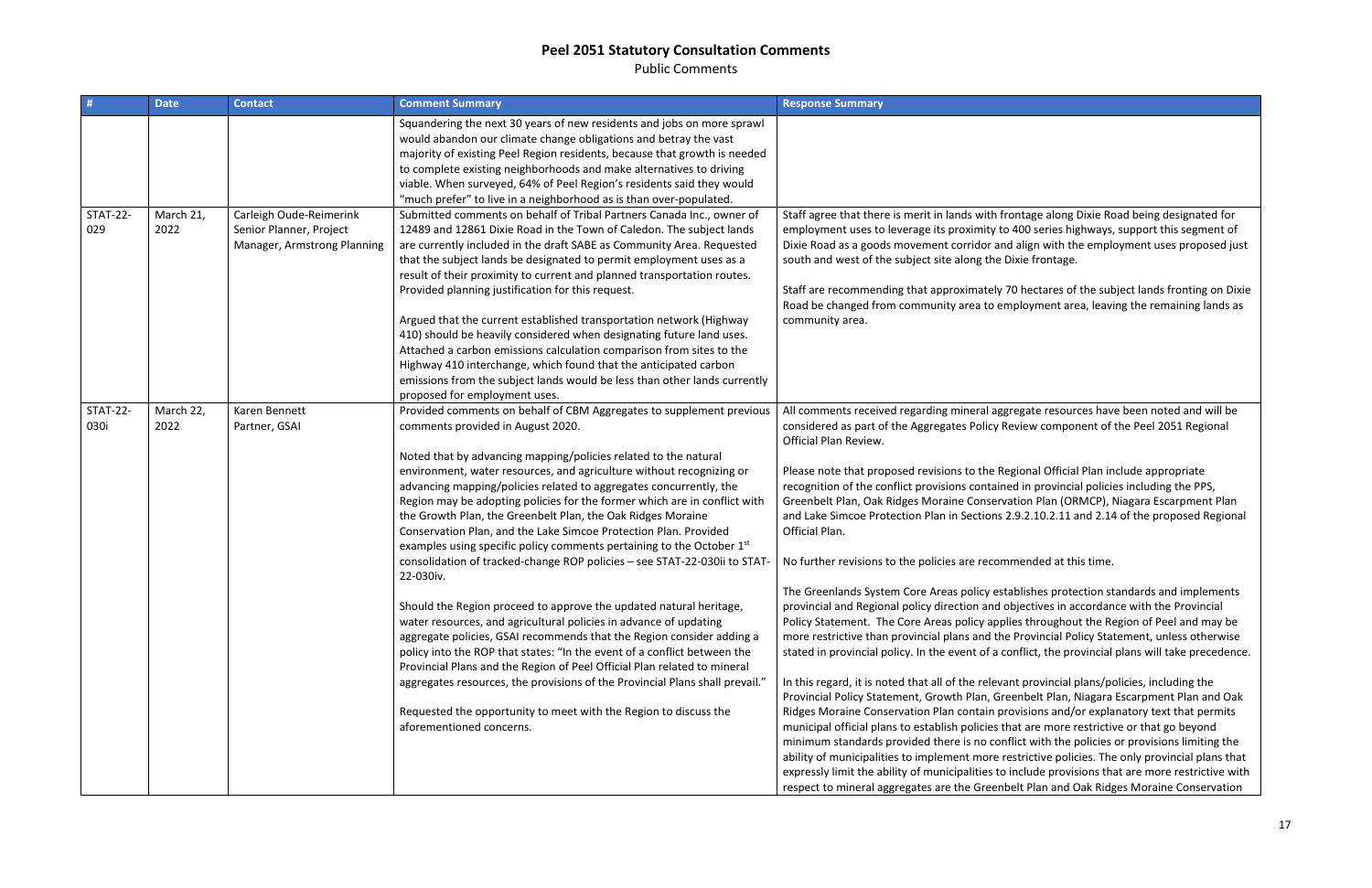Public Comments

| #                         | <b>Date</b>       | <b>Contact</b>                 | <b>Comment Summary</b>                                                                                                                                                                                                                                                                                                                                                                                                                                                                                                                                                                                                                                                                                                                                                                                                             | <b>Response Summary</b>                                                                                                                                                                                                                                                                                                                                                                                                                                            |
|---------------------------|-------------------|--------------------------------|------------------------------------------------------------------------------------------------------------------------------------------------------------------------------------------------------------------------------------------------------------------------------------------------------------------------------------------------------------------------------------------------------------------------------------------------------------------------------------------------------------------------------------------------------------------------------------------------------------------------------------------------------------------------------------------------------------------------------------------------------------------------------------------------------------------------------------|--------------------------------------------------------------------------------------------------------------------------------------------------------------------------------------------------------------------------------------------------------------------------------------------------------------------------------------------------------------------------------------------------------------------------------------------------------------------|
|                           |                   |                                |                                                                                                                                                                                                                                                                                                                                                                                                                                                                                                                                                                                                                                                                                                                                                                                                                                    | Plan. The Greenbelt Plan policy 4.3.2.10 spec<br>policies approved prior to December 16, 200<br>comprehensive aggregate resource manager<br>Greenbelt Plan.                                                                                                                                                                                                                                                                                                        |
|                           |                   |                                |                                                                                                                                                                                                                                                                                                                                                                                                                                                                                                                                                                                                                                                                                                                                                                                                                                    | Both the Region and Town completed previo<br>Greenbelt Plan and Oak Ridges Moraine Con:<br>which clarify the requirements of the Greenk<br>current respective aggregates policies. In the<br>Region's policies apply in addition to the requ<br>extent that they currently implement the res<br>(CCRS) are more restrictive than the Greenbe<br>extraction in Core Areas of the Greenlands Sy<br>CCRS Study in 1999 and implemented the res<br>21B and 24 in 2010. |
|                           |                   |                                |                                                                                                                                                                                                                                                                                                                                                                                                                                                                                                                                                                                                                                                                                                                                                                                                                                    | As it does not contain a similar provision, in t<br>any policy as implemented shall not be more<br>Conservation Plan.                                                                                                                                                                                                                                                                                                                                              |
|                           |                   |                                |                                                                                                                                                                                                                                                                                                                                                                                                                                                                                                                                                                                                                                                                                                                                                                                                                                    | The policy prohibiting new or expanded mine<br>Areas of the Greenlands System is not being<br>reviewed and updated as part of the Aggrega<br>later stage (existing policy 3.3.2.3, now renur<br>to consider new restrictions that have been i<br>noted (e.g., in Niagara Escarpment Plan key f<br>discussion regarding provincial plan policies a<br>of the Aggregate Resources Policy Review.                                                                     |
| <b>STAT-22-</b><br>030ii  | March 22,<br>2022 | Karen Bennett<br>Partner, GSAI | Section 2.14: In this section of the Region's draft Official Plan, it would be<br>appropriate to recognize that, pursuant to Section 5.3 of the Greenbelt<br>Plan, municipal official plans and zoning by-laws shall not contain<br>provisions that are more restrictive than the policies of Sections 3.1 and<br>4.3.2 as they apply to agricultural uses and mineral aggregate resources,<br>respectively.                                                                                                                                                                                                                                                                                                                                                                                                                       | See response to STAT-22-030i.                                                                                                                                                                                                                                                                                                                                                                                                                                      |
| <b>STAT-22-</b><br>030iii | March 22,<br>2022 | Karen Bennett<br>Partner, GSAI | Section 2.14.11: In consideration of the fact there are Regional Core<br>Areas of the Greenlands mapped as overlapping the Greenbelt Plan Area,<br>it should be noted in this section of the Region's 2051 Official Plan that<br>development and site alteration related to aggregate operations are only<br>a prohibition within significant wetlands, habitat of endangered species<br>or threatened species and significant woodlands (unless the woodland is<br>occupied by young plantation or early successional habitat) for new<br>operations within the Greenbelt Natural Heritage System. The<br>prohibitions related to habitat of endangered or threatened species or<br>significant woodlands do not apply to expansion to existing operations<br>within the Greenbelt Natural Heritage or new or expanded operations | See response to STAT-22-030i.                                                                                                                                                                                                                                                                                                                                                                                                                                      |

cifically provides that municipal official plan 04 and that implement the results of a ment study are deemed to conform with the

bus conformity exercises to implement the servation Plan (ORMCP) and have provisions belt Plan and ORMCP and interpretation of their ecase of the Region of Peel Official Plan, the uirements of the Greenbelt Plan and to the sults of the Caledon Community Resources Study elt Plan (e.g., prohibiting mineral aggregate ystem). The Region and Town completed the sults through OPA 161 in March 2000, and ROPAs

the Oak Ridges Moraine Conservation Plan Area, e restrictive than the Oak Ridges Moraine

eral aggregate extraction operations in Core revised or updated at this time and will be ates Policy Review component of Peel 2051 in a mbered 3.4.7). The review of this policy will need included in recent revisions to provincial plans as features policies). Further consultation and and mineral aggregates is recommended as part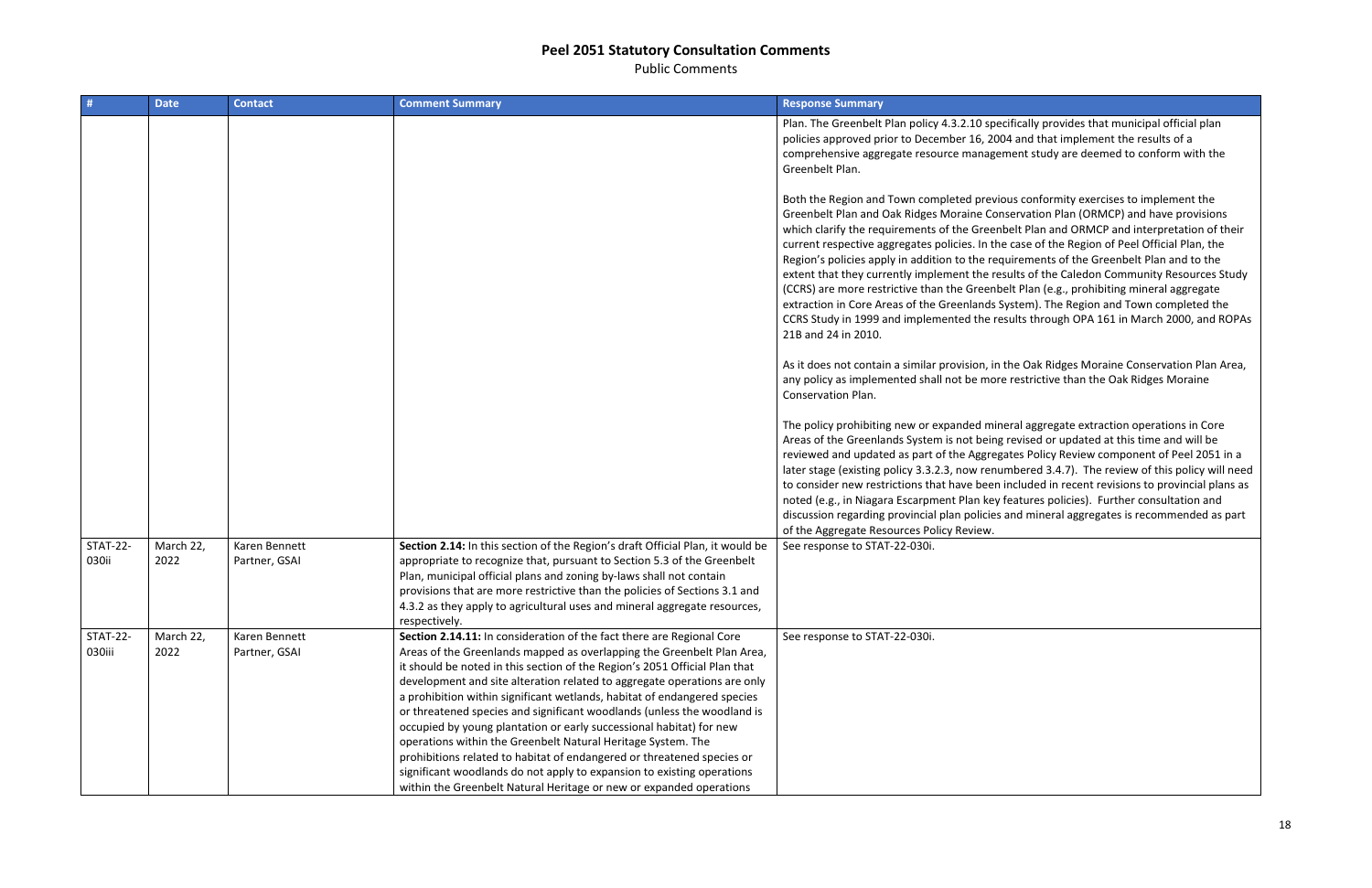Public Comments

| located outside of the Greenbelt Natural Heritage System. This distinction<br>should be highlighted in the Region's 2051 Official Plan.<br>March 22,<br><b>STAT-22-</b><br>Section 2.14.31: Requires clarity. Section 3.2.5 of the Greenbelt Plan<br>Karen Bennett<br>030iv<br>2022<br>Partner, GSAI<br>identifies fish habitat as a key natural heritage feature, and Section<br>3.2.5.1 of the Greenbelt Plan states that development and site alteration<br>is not permitted in this feature within the Natural Heritage System of the<br>federal or provincial fish habitat legislation.<br>Greenbelt Plan, except for "(c) infrastructure, aggregate, recreational,<br>shoreline and existing uses". This important policy distinction should be<br>highlighted in the Region's 2051 Official Plan.<br>recommended.<br>Concerned that in the absence of advancing any proposed new aggregate<br>policies with the Region's partial 2051 Official Plan conformity, this type<br>of policy clarification may get lost.<br><b>STAT-22-</b><br>Provided comments on the draft Inclusionary Zoning Feasibility Analysis<br>March 23,<br>Cheryl Craig<br>See response to comment STAT-22-002.<br>032<br>Peel's ACORN Inclusionary<br>and Policy Directions being consulted on right now. Peel is in the middle<br>2022<br>Zoning Campaign<br>of a housing crisis, and low-and-moderate-income-people are increasingly<br>feeling the pinch. COVID-19 has only highlighted the housing affordability<br>crisis. Inclusionary zoning is a huge opportunity for the Region to get<br>affordable units built, but the plan as outlined, does not go far enough,<br>because it is more focused on protecting developer profits than making<br>Peel affordable for the majority of its inhabitants.<br>Supported Peel ACORN's campaign demands for strong inclusionary<br>zoning:<br>Set a minimum of 20 to 30% of square footage, or gross floor area, of<br>all new developments set aside as affordable rental housing. The<br>proposed range of 5 to 10% and lower for purpose built rental sets<br>the bar too low, and does not match the level of crisis we are in.<br>The affordability period should be in perpetuity, or forever.<br>Inclusionary zoning should apply to developments with 60 units or<br>more. Exempting developments of 100 units up to 140 units is too<br>limiting.<br>Need deep affordability, so that people making between \$20,000 and | # | <b>Date</b><br><b>Contact</b> | <b>Comment Summary</b>                    | <b>Response Summary</b>                                                                                                                                                                                                                                                                                                                                                                                                                                                 |
|-------------------------------------------------------------------------------------------------------------------------------------------------------------------------------------------------------------------------------------------------------------------------------------------------------------------------------------------------------------------------------------------------------------------------------------------------------------------------------------------------------------------------------------------------------------------------------------------------------------------------------------------------------------------------------------------------------------------------------------------------------------------------------------------------------------------------------------------------------------------------------------------------------------------------------------------------------------------------------------------------------------------------------------------------------------------------------------------------------------------------------------------------------------------------------------------------------------------------------------------------------------------------------------------------------------------------------------------------------------------------------------------------------------------------------------------------------------------------------------------------------------------------------------------------------------------------------------------------------------------------------------------------------------------------------------------------------------------------------------------------------------------------------------------------------------------------------------------------------------------------------------------------------------------------------------------------------------------------------------------------------------------------------------------------------------------------------------------------------------------------------------------------------------------------------------------------------------------------------------------------------------------------------------------------------------------------------------------------------------------------------------------------------------------------------------------------------------------|---|-------------------------------|-------------------------------------------|-------------------------------------------------------------------------------------------------------------------------------------------------------------------------------------------------------------------------------------------------------------------------------------------------------------------------------------------------------------------------------------------------------------------------------------------------------------------------|
|                                                                                                                                                                                                                                                                                                                                                                                                                                                                                                                                                                                                                                                                                                                                                                                                                                                                                                                                                                                                                                                                                                                                                                                                                                                                                                                                                                                                                                                                                                                                                                                                                                                                                                                                                                                                                                                                                                                                                                                                                                                                                                                                                                                                                                                                                                                                                                                                                                                                   |   |                               |                                           |                                                                                                                                                                                                                                                                                                                                                                                                                                                                         |
|                                                                                                                                                                                                                                                                                                                                                                                                                                                                                                                                                                                                                                                                                                                                                                                                                                                                                                                                                                                                                                                                                                                                                                                                                                                                                                                                                                                                                                                                                                                                                                                                                                                                                                                                                                                                                                                                                                                                                                                                                                                                                                                                                                                                                                                                                                                                                                                                                                                                   |   |                               |                                           | Section 2.14.31 (now renumbered 2.14.35) does not require clarification. The policy is<br>consistent with the requirements of the Provincial Policy Statement. The Greenbelt Plan<br>policy does not exempt mineral aggregate extraction uses from the requirements of relevant<br>Section 2.12.16.19 of the Regional Plan provides the appropriate cross reference to the<br>Greenbelt Plan policies for mineral aggregate uses. No further clarification is needed or |
| Need affordable housing in all parts of the Region. Inclusionary zoning<br>5.<br>requirements should not be lower in low-income neighbourhoods.<br>The Region should require every development include the maximum<br>6.<br>amount of affordable rental housing feasible, based on annual<br>feasibility studies identifying the highest amount possible in every<br>area.                                                                                                                                                                                                                                                                                                                                                                                                                                                                                                                                                                                                                                                                                                                                                                                                                                                                                                                                                                                                                                                                                                                                                                                                                                                                                                                                                                                                                                                                                                                                                                                                                                                                                                                                                                                                                                                                                                                                                                                                                                                                                        |   |                               | \$60,000 can afford 'affordable' housing. |                                                                                                                                                                                                                                                                                                                                                                                                                                                                         |
| Written Submission for the April 7 <sup>th</sup> PGMC Meeting:<br><b>STAT-22-</b><br><b>Alistair Shields</b><br>March 28,<br>034<br>2022<br>Senior Planner, KLM<br>Represents Caliber Homes, purchaser of the lands southwest of Airport<br>Road and Mayfield Road (legally known as Part of Lots 17, Concession 6,                                                                                                                                                                                                                                                                                                                                                                                                                                                                                                                                                                                                                                                                                                                                                                                                                                                                                                                                                                                                                                                                                                                                                                                                                                                                                                                                                                                                                                                                                                                                                                                                                                                                                                                                                                                                                                                                                                                                                                                                                                                                                                                                               |   |                               |                                           | This site has been reviewed as employment conversion request B39. An employment<br>conversion and removal of the sites from the Regional employment area is not supported.<br>For more information on the Region's employment policy framework and assessment of                                                                                                                                                                                                        |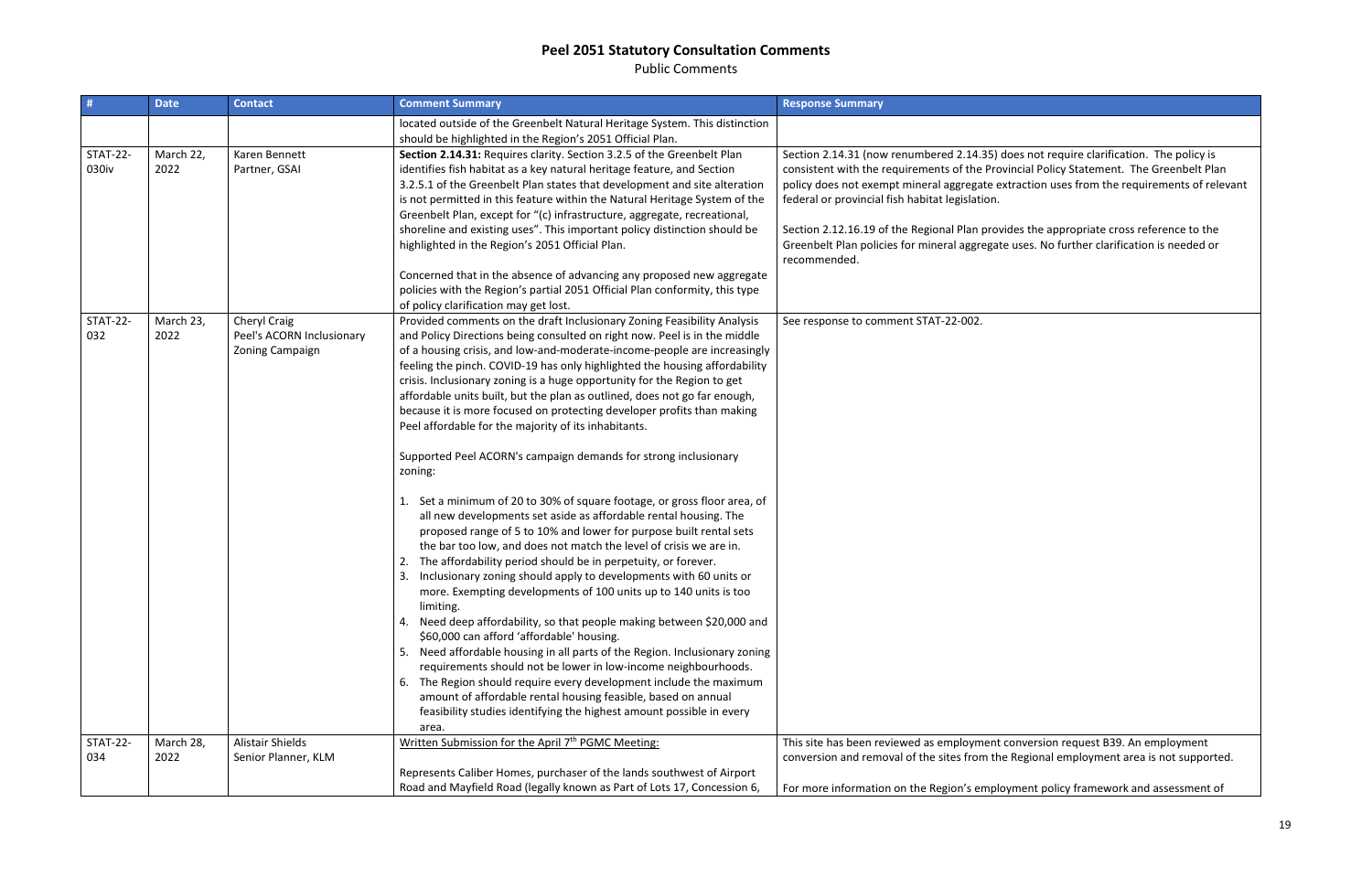Public Comments

<span id="page-19-0"></span>

| <b>Date</b> | <b>Contact</b> | <b>Comment Summary</b>                                                                                                                                                                                                                                                     | <b>Response Summary</b>                                                                                                                                                                                                                                                                                                                   |
|-------------|----------------|----------------------------------------------------------------------------------------------------------------------------------------------------------------------------------------------------------------------------------------------------------------------------|-------------------------------------------------------------------------------------------------------------------------------------------------------------------------------------------------------------------------------------------------------------------------------------------------------------------------------------------|
|             |                | EHS). Submitted an employment conversion request for the subject lands<br>on behalf of their client. Provided an overview of the context and land<br>use policy applicable to the subject lands. Outlined planning justification<br>for the employment conversion request. | employment conversion requests, please refe<br>Region's Peel 2051 Growth Management Foc<br>https://www.peelregion.ca/officialplan/revie<br>Staff recommended this site not be supported<br>At the April 28 Regional Council meeting wh<br>was adopted, staff were directed by Regiona<br><b>Employment Area designation on Schedule I</b> |

fer to the Employment Conversion Analysis on the cus Area webpage: ew/focus-areas/growth-management.asp.

ted for an employment conversion.

**here the April 2022 Region of Peel Official Plan wal Council to covert the site removing it from the E-4.**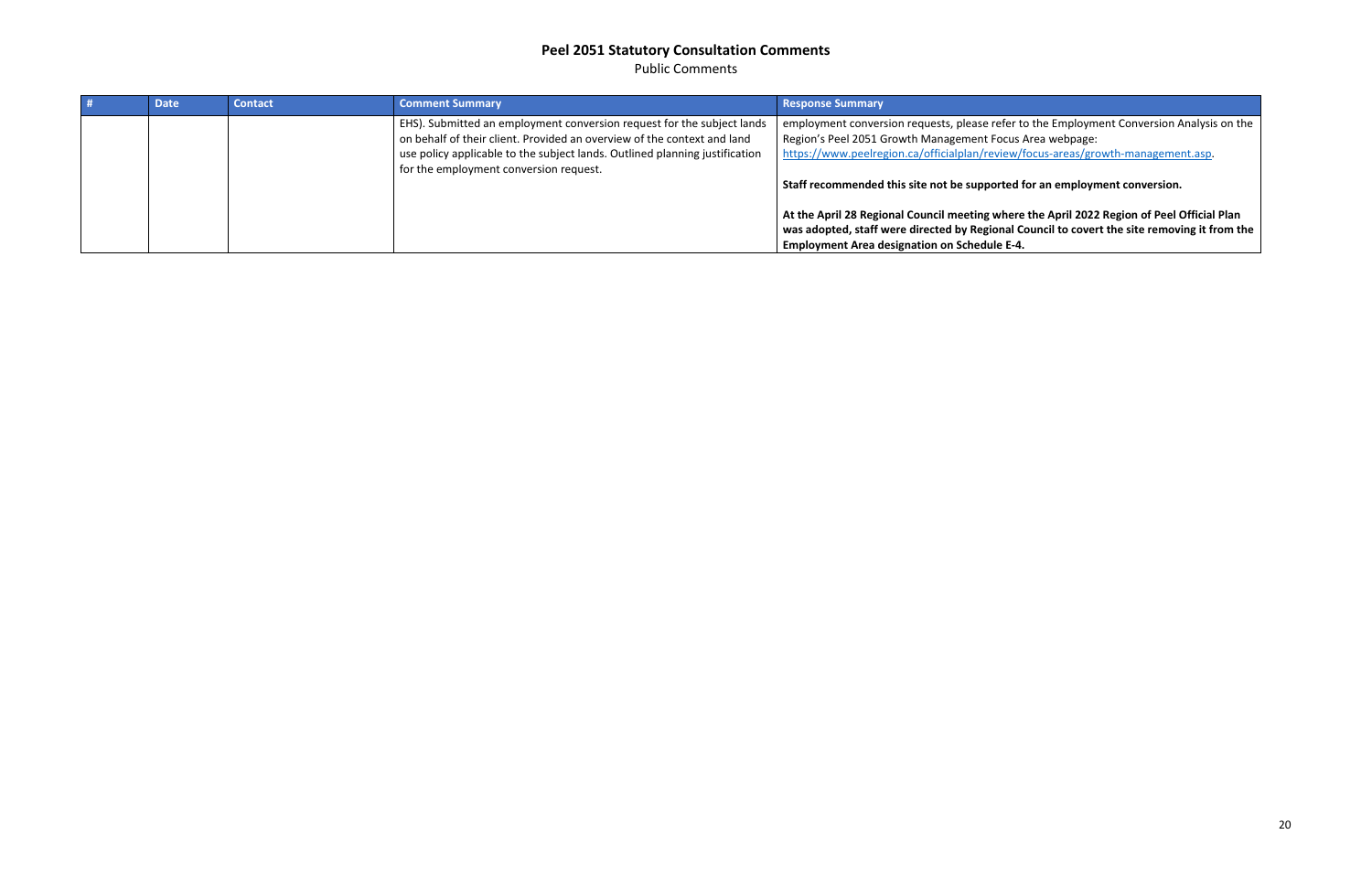Public Comments

#### **List of Comment Submitters – STAT-22-026 RE: 'Reject the Draft Peel 2051 - Grow within the Existing Settlement Boundary'**

The following people submitted comments with the subject line 'Reject the Draft Peel 2051 - Grow within the Existing Settlement Boundary' via email as written submissions for the April 7, 2022 Planning and Growth Managemen meeting. A total of 327 form submissions were received by the Region between March 10 and 28, 2022. Please see the comment summary and staff response logged as STAT-22-026 in the table above.

| Rachel Kitchin            | Gail Krantzberg                | Kim McCallum            |
|---------------------------|--------------------------------|-------------------------|
| Janet Hill                | <b>Garry Hoxey</b>             | Judi Island             |
| Vivian Hemsley            | William Clarke                 | <b>Nick Poutsoungas</b> |
| Mary Ellen Branigan       | Christina Cicconetti           | <b>Helen Derry</b>      |
| Sandra Baker              | <b>David Coutts</b>            | Elaina Cox              |
| Clay Loizou               | Petra Grossman                 | <b>Omar Martinez</b>    |
| <b>Matthew Mapplebeck</b> | Judith Johnson                 | Jane Kelk               |
| Carri Cleaveland          | Stephen Lum                    | Dorothy Lorelli         |
| Vera Hampton              | <b>Hendrik Blommers</b>        | Janis B. Murcar         |
| John Steckley             | <b>Terrance Philip McKenna</b> | Delfine Da Costa        |
| Larry Dallan              | Jan Clare                      | Debra Moy               |
| Sultan Haque              | Larry Flint                    | Lynn Bennett            |
| Michael Sidarose          | Jason Rubel                    | Joanne Coleman          |
| Krysten Spencer           | Melodie Williams               | W. Kwiecien             |
| Gary Foote                | Mike Fogt                      | Sagi Denenberg          |
| Sarah Dolamore            |                                |                         |
| Katie O'Mara              | Susan Tonkin                   | Ranae Adie              |
| Lucy Richmond             | Lucrezia Chiappetta            | Gordon Wyllie           |
| Rosemarie Russell         | Elaine Tannahill               | Betty de Groot          |
| Megan Abou Chacra         | Suzanne Robinson               | Leslie Brafield         |
| Jeet Kumar                | Lydia Adams                    | Ron Smith               |
| Marlene Smith             | Leah Heidenheim                | Kathryn Watkiss         |
|                           | Diane DuChemin                 | Janis Gibbs             |
| Geoff Day                 | Sybenga Carol                  | <b>Diane Drewes</b>     |
| Roxy Brown                |                                |                         |

Anita Edger Terry Donovan Rosemary Naccarato Dawn Gerry Mark Edwards Stephen Brothman Patrick McParland Peter Dmytrasz Joanne Whyte Michelle Mason I.K. Aisha Faruqui Peter Forte Parveen Sanghera Mimi Chan Emma Chow Wesley Choy Jan Whitmore Franca De Angelis Diane Delaney John Kreppner Susan Ware Vivien W. Armstrong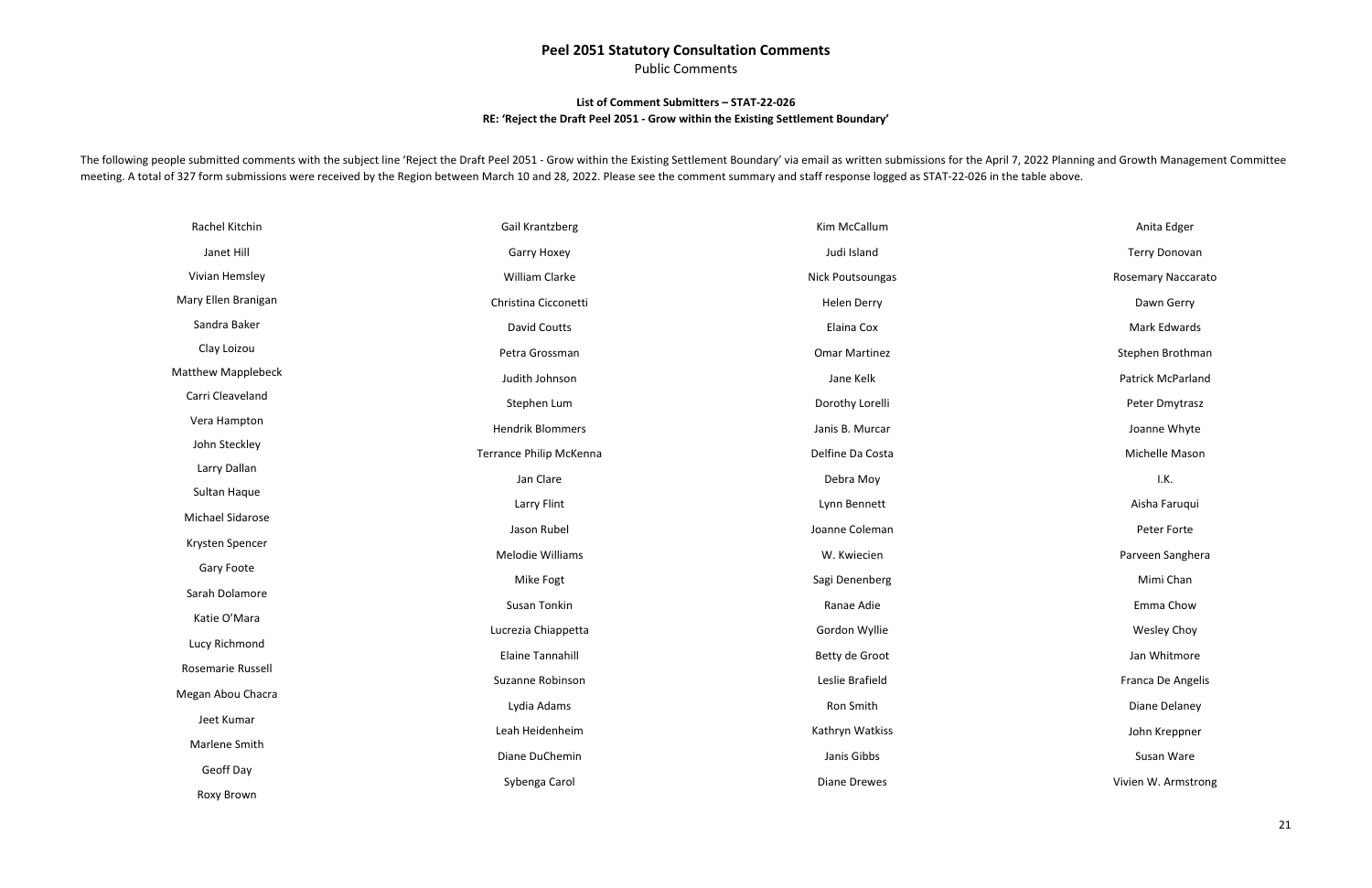Public Comments

| Debbie Banks               | Christina Pearce        | Nancy Edwards                |
|----------------------------|-------------------------|------------------------------|
| <b>Bill Ruderman</b>       | Lynn Allan              | Francesco Bruno              |
| <b>Frank Buck</b>          | Pauline Ledo            | Michele Bruno                |
| Janice Pellini             | William Henderson       | Kiran Larsen                 |
| Joan Murcar                | Karen Howard            | <b>Heather Read-Crossley</b> |
| Sandy Venditti             | Erika Agnew             | Jim Jones                    |
| <b>Bronte Murcar-Evans</b> | Patricia DeFeudis       | Nicole Yardy                 |
| James Bodi                 | Mary Kord-Bergin        | Santina Berman               |
| <b>Wendy Hart</b>          | Jose Cavaco             | Ravi Venkatesh               |
| Bernadette Antonutti       | Rebecca Weston          | Dittburner Daniel            |
| <b>Therese Lavieille</b>   | Lukasz Paluch           | Chris Saxton                 |
| Rumi Guard                 | Dianne Shaw             | Karen Brock                  |
| Sarah Embers               | <b>Maurice Anderson</b> | <b>Tiffany Heard</b>         |
| Lou Pellegini              | Leonela Zavala          | Joan Finegan                 |
| Cory Mogk                  | Judy Crosby             | Liz Day                      |
| Silvana landoli            | C.B. Bredschneider      | Doreen Geneau                |
| Barbara B.                 | David Mornan            | Kim Bayley                   |
| John Thomson               | Robert Nicholson        | Julie Di Felice              |
| Doyle & Lori Penner Prier  | Patricia Fry            | Christina Yarascavitch       |
| Elaine Amyotte             | Gerald Gorman           | <b>Tracy Smale</b>           |
| Sheila Vermeersch          | Elisabeth Ljubicic      | <b>Sydney Murcar-Evans</b>   |
| Roger Wilson               | Jon Eldridge            | Danielle Gove                |
| Rodney Yap                 | Violet Cosford          | <b>Stacey Wilson</b>         |
| Ann Lay                    | <b>Bill van Geest</b>   | Ernest Scholten              |
| Maureen Harper             | Dragana Mirkovic        | Anyck Bergeron               |
| Jean James                 | Linda Pim               | lan McGugan                  |
| <b>William House</b>       | Angela Grella           | Charlotte John               |
| Nicola Musallam            | Karen Gray              | Rose Marie Gauthier          |

Doreen Winter

Basil Gobbo

Heide Shrouder

S. Ardon

Kevin Smith

Mike Grzyb

Joanne Avison

Megan Corrigan

Richard Ehrlich

Gunilla Axwik

Lisa Cullen

Michael Stevens

Kayla Rodrigo

Natalie Stevens

Barbara Angus

Matthew Vorstermans

Petro

Ernie Pietrobon

Chris McGlynn

Marilyn Hibbins

David Benedetti

Joshua Santos

Hanny Simo

David Lewis

Astrid Hardjana-Large

Ian Weir

Jamie McMillan

Shirley Pottruff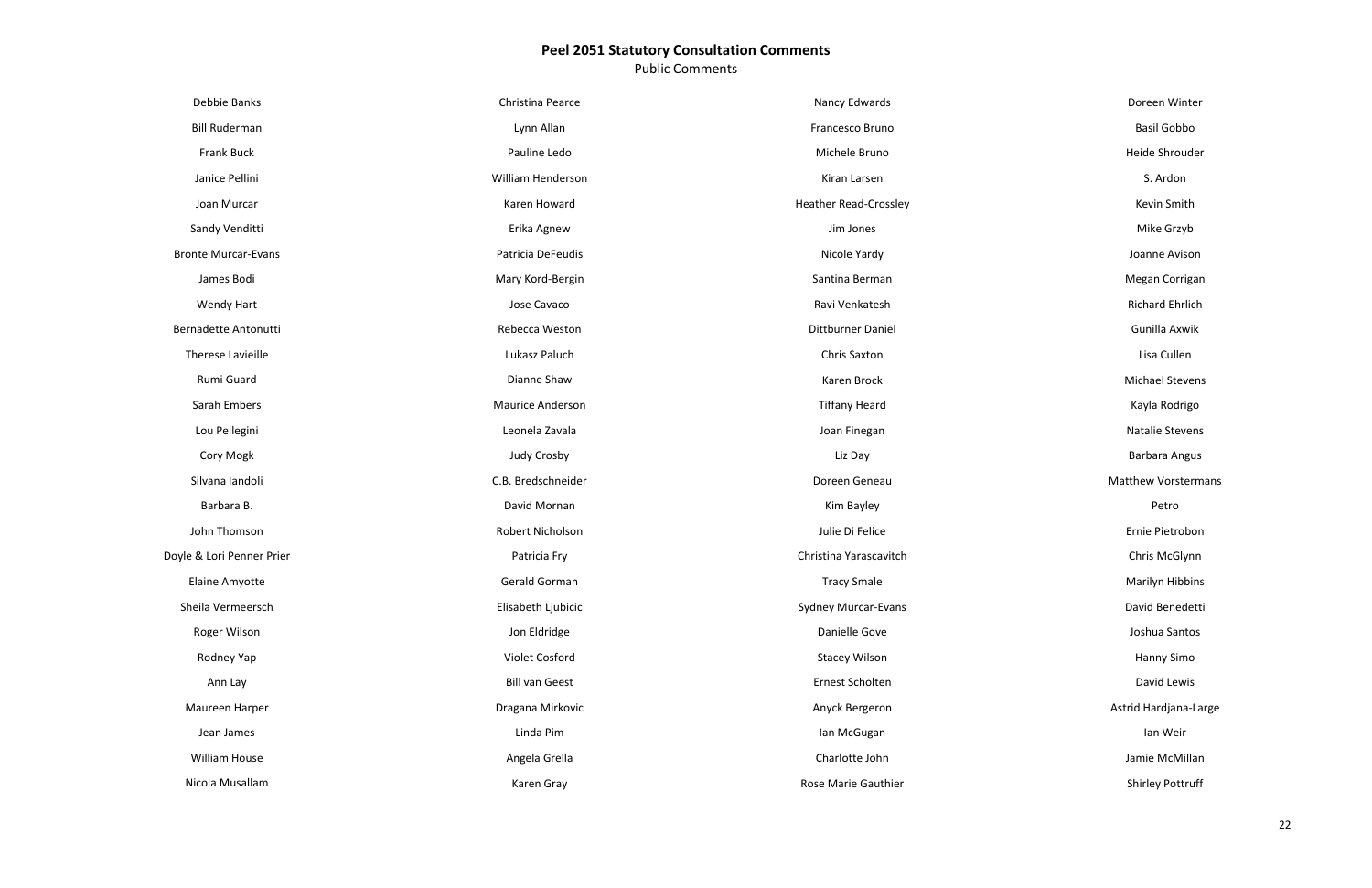Public Comments

| Ronald Wells          | Andrea Tong          | Kelley DiFiore              |
|-----------------------|----------------------|-----------------------------|
| Wendy Volpe           | Judy Reid            | <b>Brenda Cardiff</b>       |
| Lynda Hoogendoorn     | Kelly Pischzan       | Brianna Taylor              |
| Garry Bergin          | S.G. Hurlburt        | Isabel Cervera              |
| Patricia Armstrong    | Justin Dawson        | <b>Cheryl Connors</b>       |
| Dubravko Barac        | Dwayne Gilbert       | Jeanne Kannenberg           |
| Sarah Curcione        | Audrey McCracken     | Jim Stewart                 |
| Maria Draak           | Louise Montague      | Alexis Wright               |
| LeeAnn McKenna        | <b>Elaine Cairns</b> | Cathy McKay                 |
| Lynne Garvie          | MacAulay Michele     | <b>Elaine Mitchell</b>      |
| Sandra Coward         | Roberta Keenan       | Earl Close                  |
| Lauraine Paradis      | P. Foster            | Judy Gilchrist              |
| Rhonda Kirby          | Marcia Villalobos    | Marlena Perich              |
| Cristina Ignat        | T. Boston            | <b>Christopher Goodhand</b> |
| <b>Brenda Dolling</b> | Darren Wright        | Ron McKee                   |
| Patricia Tillman      | Jane Gray            | Terri-Ann Gordon            |
| Terri DeVriese        | Horst Koschmider     | Josie Blanchette            |
| Mary Coxon            | Bette-Ann Goldstein  | Hank Ruppert                |
| Jim and Sally Laird   | Laura Walton         | Craig Bennett               |
| Roy Manzini           | Connie Kidd          | Paula Correa                |
| Mario Ferlanti        | Claudia Espindola    | Pat Dwyer                   |
| Leszek Pisarek        | M. McGugan           | Leonarda Carranza           |
| Lorraine Green        | Mary Paulin          | Sachin V.                   |
| Sheryl Knox-Wright    | Miriam Sager         | Susan Yee                   |
| Jael Winder           | Mary Wilson          | David Turner                |
| Sabeen Abbas          | Janet Quinlan        | Leah Pressey                |
| Diana Meskauskas      | Yvonne Pigott        | Nick Relph                  |
| Caitlin Frey          | <b>Howard Russo</b>  | Gary Hoxey                  |

Ann Bone

Teresa Rybacki-Anisko

Liana Forest

Anne Bradford

Avani Patel

Jane Walker

Sheehira Scott

Lucia Al-Zaiatova

Sandra Bates

Marc Stole

Donald Funston

Phyllis Porter

Lynn Olarie

Blane Pebesma

Christine Webster

Gilbert Mendes

Jenni LeForestier

M. Bishop

Detrik Liznick

Kelly Gill

Alex Chamberlain

Jordan Valles

Nancy Hurst

Vicki Tran

William Snell

Chantelle Selkridge

Amanda Stewart

Deborah Callander